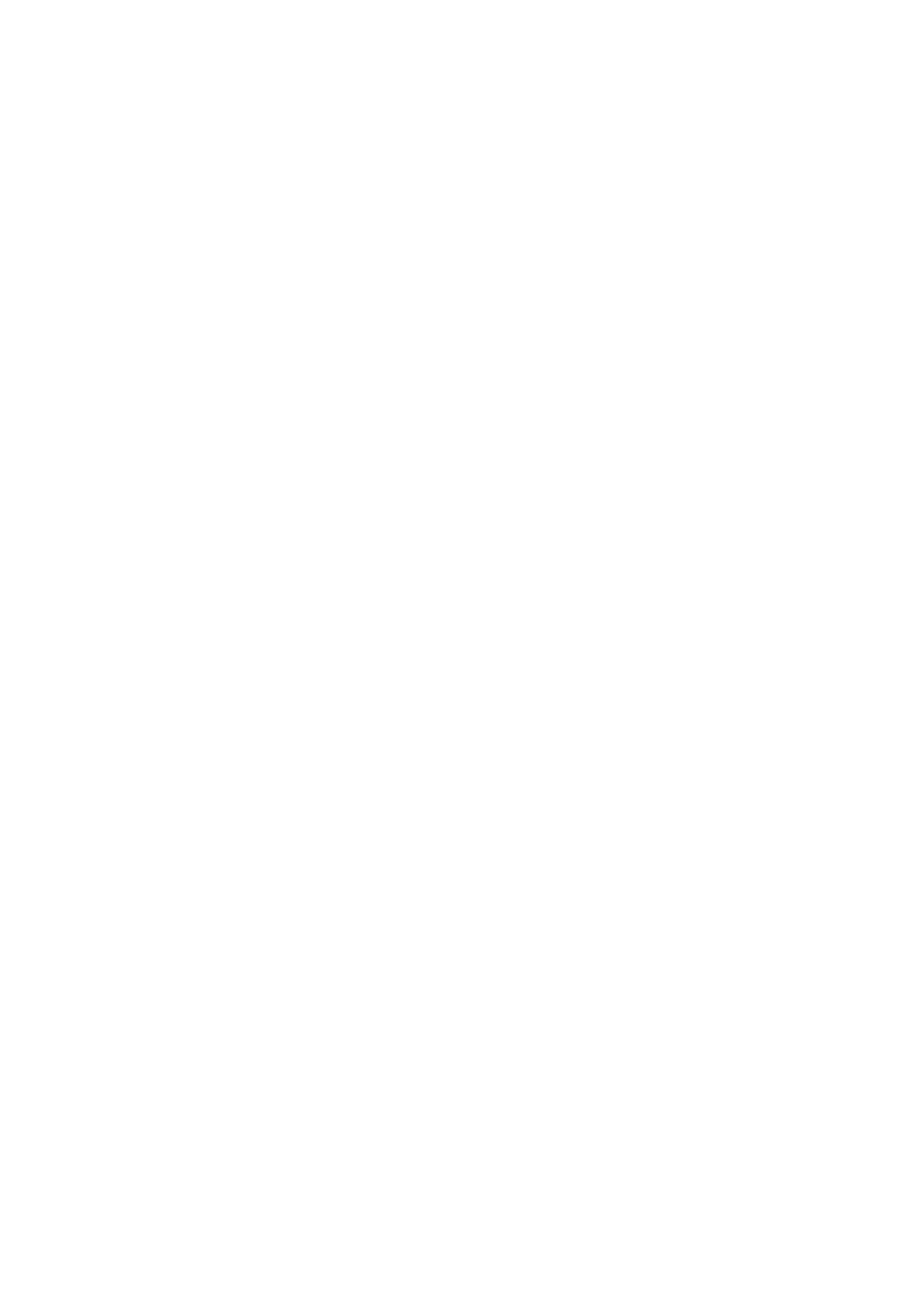This publication is available on the BIS website [\(www.bis.org\)](http://www.bis.org/).

© *Bank for International Settlements 2012. All rights reserved. Brief excerpts may be reproduced or translated provided the source is cited.* 

ISBN print: 92-9131-142-1 ISBN web: 92-9197-142-1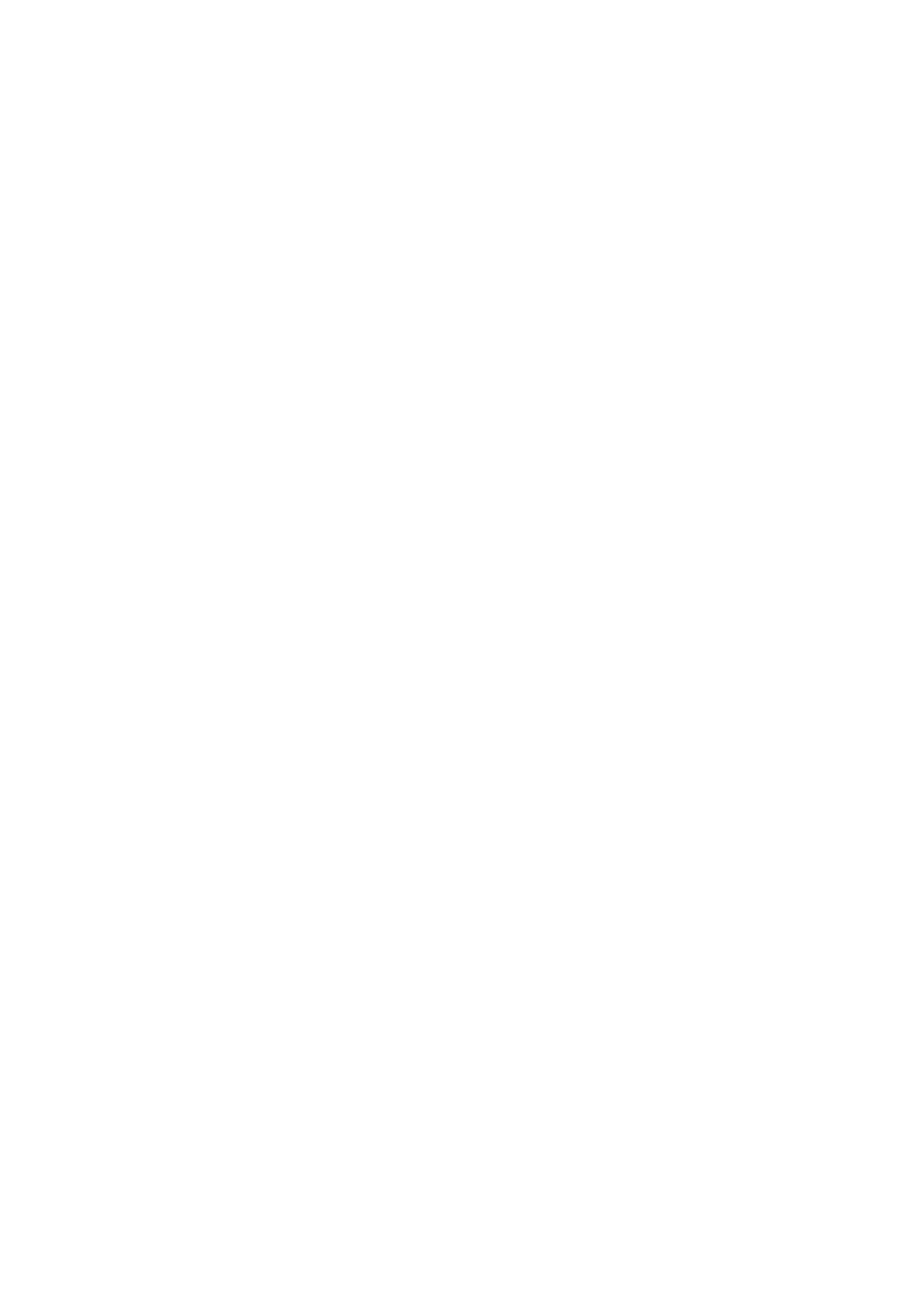## **Contents**

| Element 1: Scope of coverage – instruments subject to the requirements          |  |
|---------------------------------------------------------------------------------|--|
|                                                                                 |  |
| Element 3: Baseline minimum amounts and methodologies for initial and variation |  |
|                                                                                 |  |
|                                                                                 |  |
|                                                                                 |  |
| Element 7: Interaction of national regimes in cross-border transactions28       |  |
| Part C: Impact of margin requirements for non-centrally-cleared derivatives30   |  |
|                                                                                 |  |
|                                                                                 |  |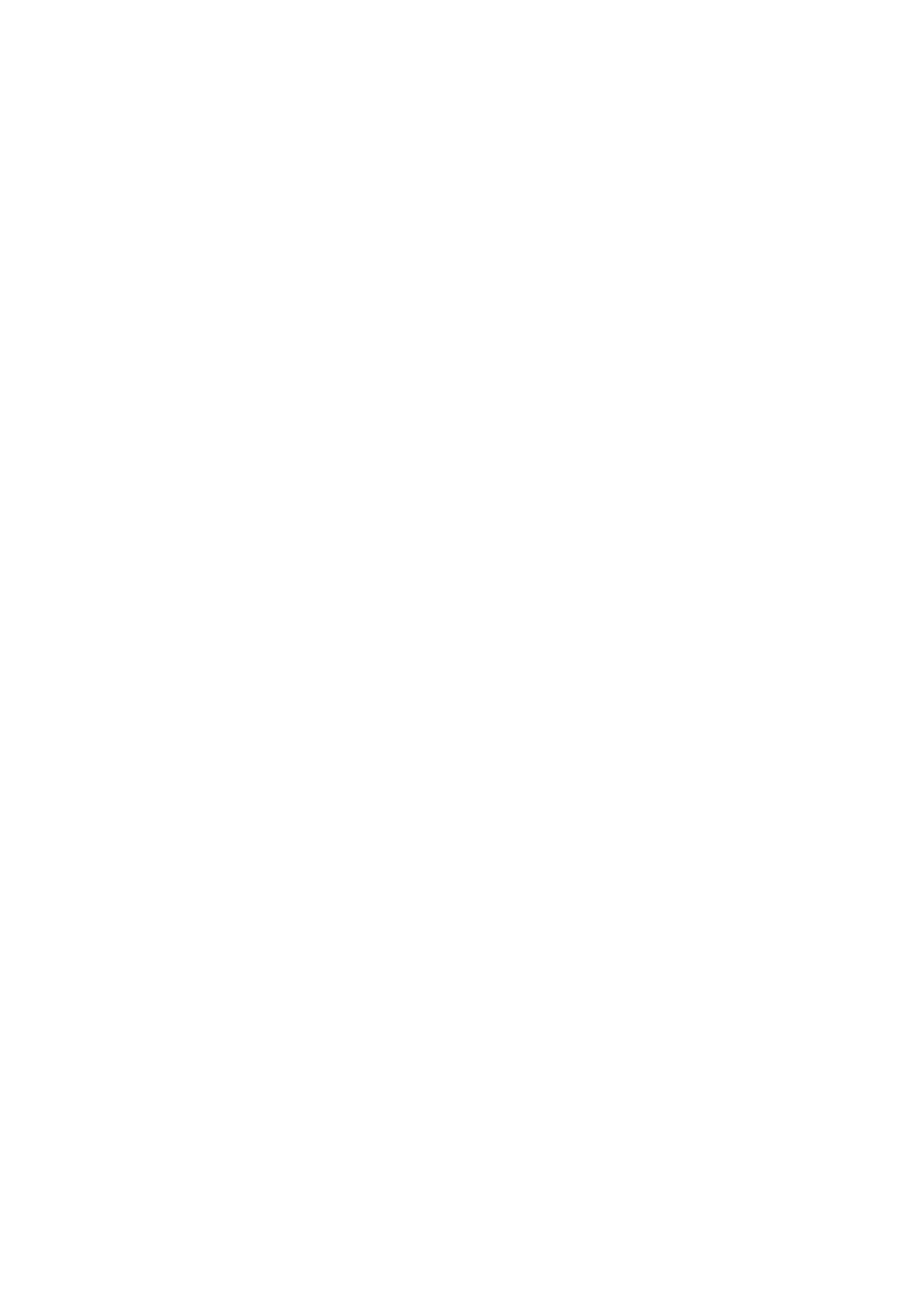## **Working Group on Margining Requirements of the Basel Committee on Banking Supervision and the International Organization of Securities Commissions**

#### **Co-chairs:**

#### **Mr Michael Gibson, Board of Governors of the Federal Reserve System, Washington, DC and Ms Alexa Lam, Securities and Futures Commission, Hong Kong**

| Australian Securities and Investments Commission           | Max Mackay                 |
|------------------------------------------------------------|----------------------------|
| National Bank of Belgium                                   | Steven Van Cauwenberge     |
| <b>Bank of Canada</b>                                      | Nikil Chande               |
| Banque de France                                           | Caroline Pinto             |
| Autorité des Marchés Financiers, France                    | Carole Uzan                |
| Deutsche Bundesbank, Germany                               | Sandra Dinter              |
| Federal Financial Supervisory Authority (BaFin), Germany   | Felix Kallmeyer            |
| Hong Kong Monetary Authority                               | Kelly Yeung                |
| Securities and Futures Commission, Hong Kong               | <b>Irene Tsao</b>          |
| Securities and Exchange Board of India                     | Sujit Prasad               |
| Bank of Italy                                              | Domenico Gammaldi          |
| Financial Services Agency, Japan                           | Kenji Hoki                 |
| <b>Netherlands Bank</b>                                    | Mieke Wennekes             |
| Central Bank of the Russian Federation                     | Elena Nenakhova            |
| Monetary Authority of Singapore                            | Su Fen Lee                 |
| Bank of Spain                                              | Montserrat Jiménez         |
| Comisión Nacional de Mercado del Valores, Spain            | Mónica Fernández           |
| Bank of England                                            | Graham Young               |
| Financial Services Authority, United Kingdom               | Roopa Sharma               |
| Financial Services Authority, United Kingdom               | <b>Heather Pilley</b>      |
| <b>Commodity Futures Trading Commission, United States</b> | John Lawton                |
| Federal Reserve Board, United States                       | Sean Campbell              |
| Federal Reserve Bank of New York, United States            | Mari Baca                  |
| Federal Deposit Insurance Corporation, United States       | Bobby Bean                 |
| Office of the Comptroller of the Currency, United States   | <b>Kurt Wilhelm</b>        |
| Securities and Exchange Commission, United States          | <b>Thomas McGowan</b>      |
| European Banking Authority, United Kingdom                 | Giuseppe Gabriel Cardi     |
| European Central Bank                                      | <b>Tomas Garbaravicius</b> |
| European Central Bank                                      | Andreas Schoenenberger     |
| European Commission                                        | Nicolas Gauthier           |
| <b>CPSS Secretariat</b>                                    | Angela O'Connor            |
| <b>Financial Stability Board Secretariat</b>               | Yasushi Shiina             |
| <b>BCBS</b> Secretariat                                    | Raquel Lago                |
| <b>IOSCO Secretariat</b>                                   | Yukako Fujioka             |
|                                                            |                            |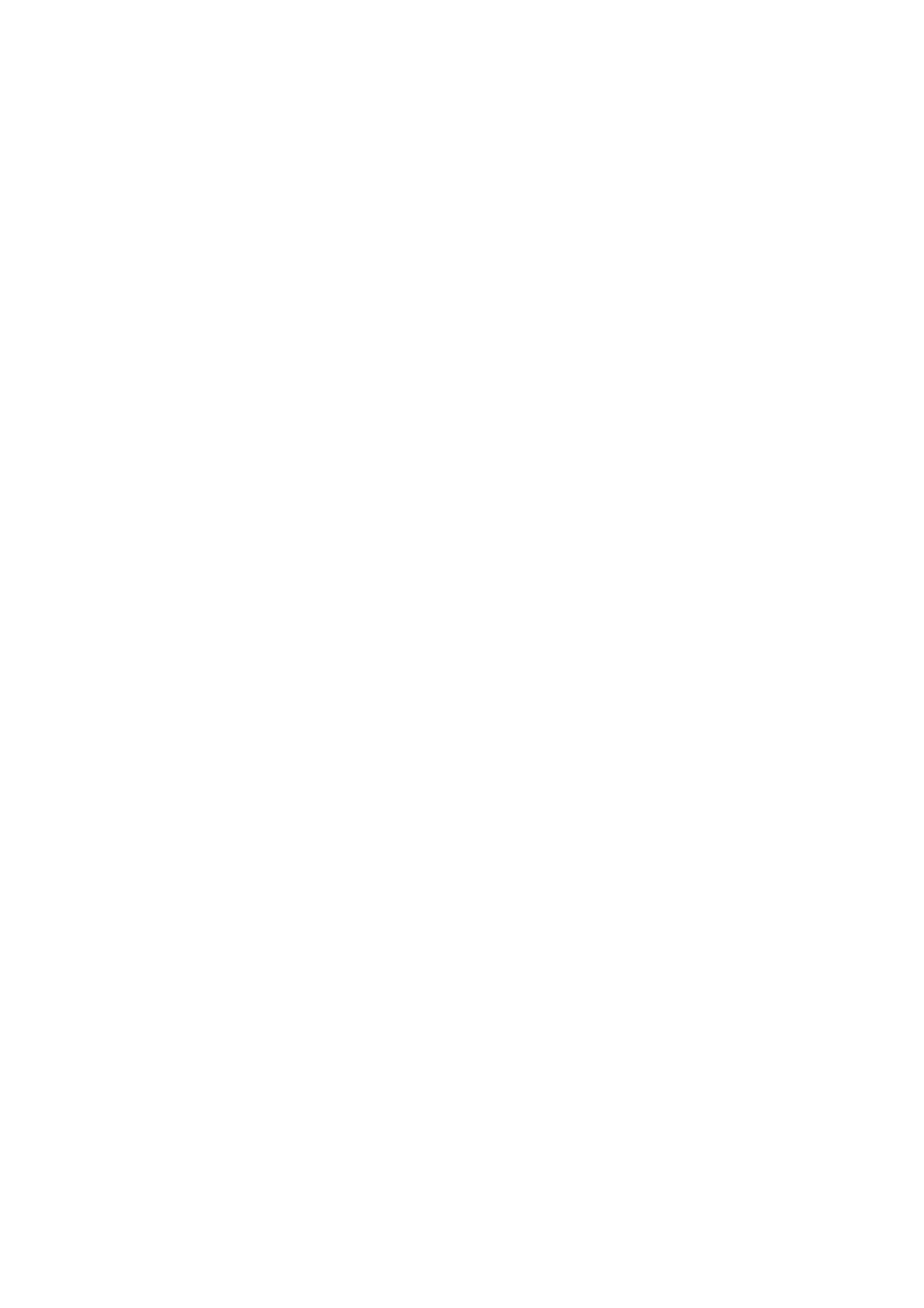## **Abbreviations**

| <b>BCBS</b>     | Basel Committee on Banking Supervision               |
|-----------------|------------------------------------------------------|
| <b>CCP</b>      | Central counterparty                                 |
| <b>CGFS</b>     | Committee on the Global Financial System             |
| <b>CPSS</b>     | <b>Committee on Payment and Settlement Systems</b>   |
| FX              | Foreign exchange                                     |
| G <sub>20</sub> | The Group of Twenty                                  |
| G-SIFI          | Global systemically-important financial institution  |
| <b>IOSCO</b>    | International Organization of Securities Commissions |
| <b>LCR</b>      | Liquidity coverage ratio                             |
| MTA             | Minimum transfer amount                              |
| <b>NSFR</b>     | Net stable funding ratio                             |
| <b>OTC</b>      | Over-the-counter                                     |
| QIS             | Quantitative impact study                            |
| US SEC          | United States Securities and Exchange Commission     |
| <b>WGMR</b>     | <b>Working Group on Margining Requirements</b>       |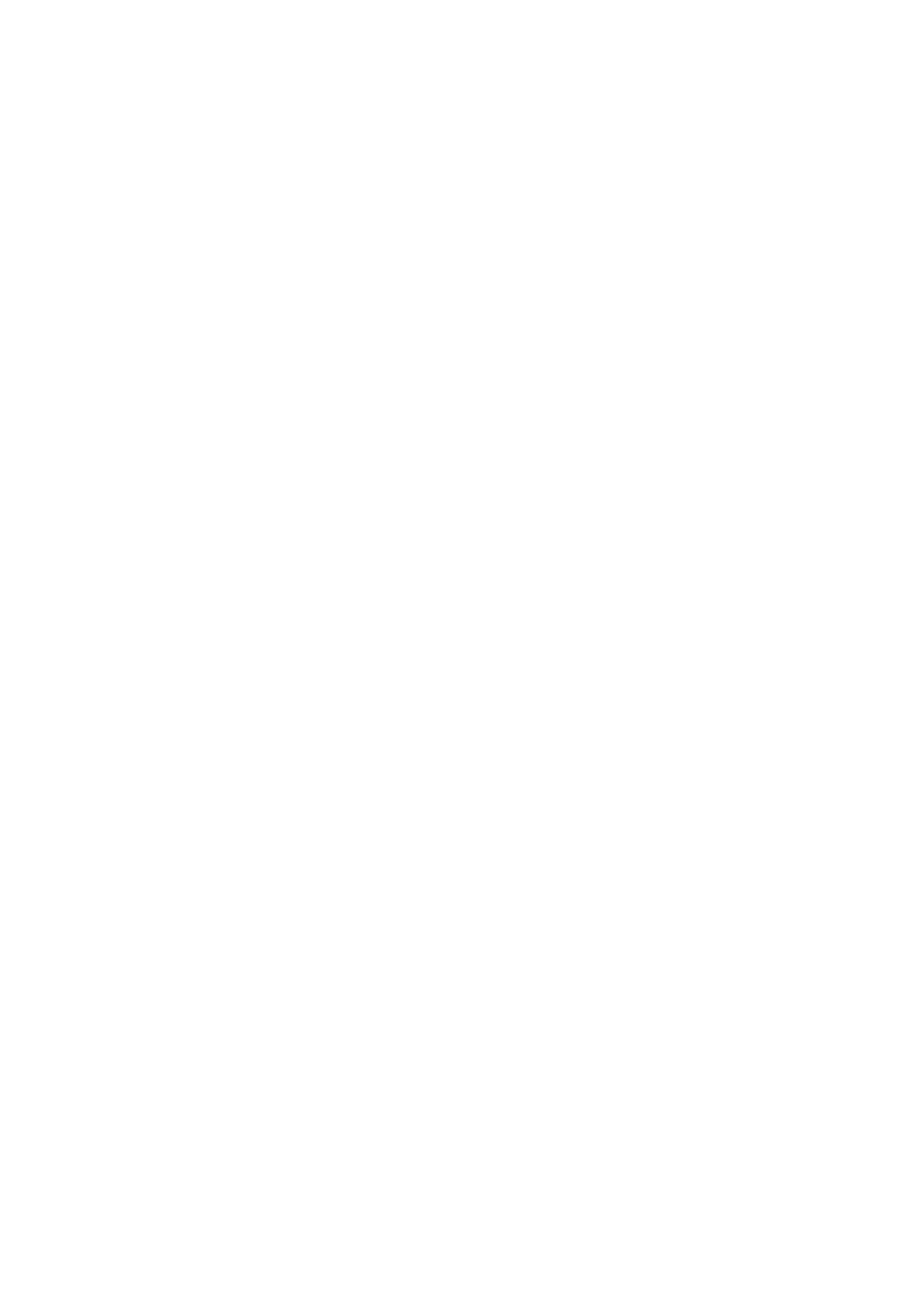## **Part A: Executive summary**

This consultative document presents the initial policy proposals emerging from the Basel Committee on Banking Supervision (BCBS) and the International Organization of Securities Commissions (IOSCO) joint Working Group on Margining Requirements (WGMR). These proposals would establish minimum standards for margin requirements for non-centrallycleared derivatives.<sup>1</sup> These proposals were developed in consultation with, and with the active participation of, the Committee on Payment and Settlement Systems (CPSS) and the Committee on the Global Financial System (CGFS).

## **Background**

The economic and financial crisis that began in 2007 demonstrated significant weaknesses in the resiliency of banks and other market participants to financial and economic shocks. In the context of over-the-counter (OTC) derivatives in particular, the recent financial crisis demonstrated that further transparency and regulation of OTC derivatives and participants in the OTC derivatives markets was necessary to limit excessive and opaque risk-taking through OTC derivatives and to reduce the systemic risk posed by OTC derivatives transactions, markets, and practices.

In response, the Group of Twenty (G20) initiated a reform program in 2009 to reduce the systemic risk from OTC derivatives. As initially agreed-upon in 2009, the G20's reform program included four elements:

- All standardised OTC derivatives should be traded on exchanges or electronic platforms, where appropriate.
- All standardised OTC derivatives should be cleared through central counterparties (CCPs).
- OTC derivative contracts should be reported to trade repositories.
- Non-centrally-cleared derivative contracts should be subject to higher capital requirements.<sup>2</sup>

In 2011, the G20 agreed to add margin requirements on non-centrally-cleared derivatives to the reform program and called upon the BCBS and IOSCO to develop, for consultation, consistent global standards for these margin requirements.<sup>3</sup> Towards this end, the BCBS and IOSCO, in consultation with the CPSS and CGFS, formed the WGMR in October 2011 to develop a proposal on margin requirements for non-centrally-cleared derivatives for consultation by mid-2012.

<sup>1</sup> Throughout this consultative paper, the term "non-centrally-cleared derivatives" is used as shorthand to refer to derivatives that are not cleared through a central counterparty.

<sup>2</sup> G20, *Pittsburgh summit declaration* (www.g20.org/images/stories/docs/eng/pittsburgh.pdf).

<sup>3</sup> G20, *Cannes summit final declaration* (www.g20.org/images/stories/docs/eng/cannes.pdf).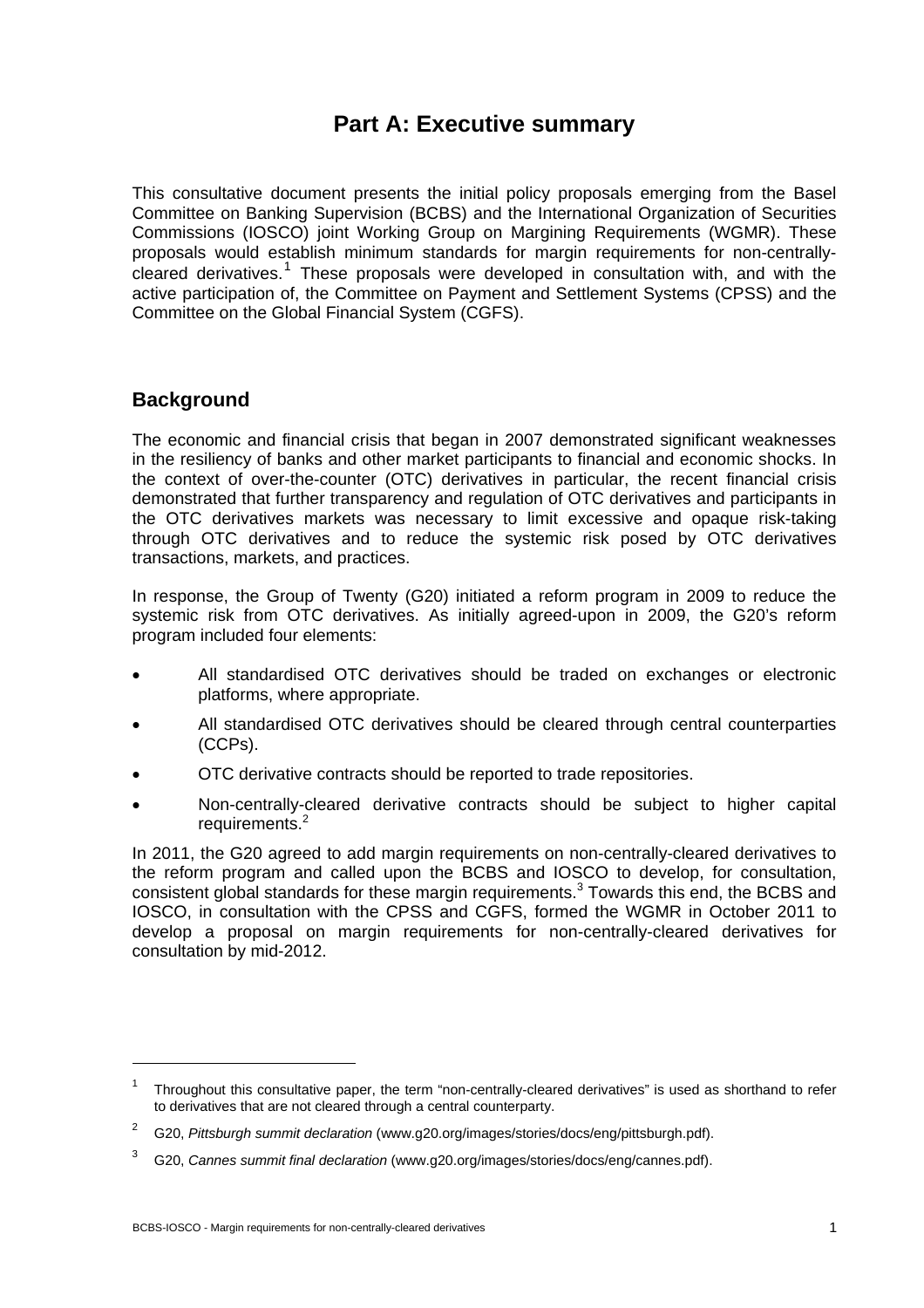## **Objectives of margin requirements for non-centrally-cleared derivatives**

Margin requirements for non-centrally-cleared derivatives have two main benefits:

**Reduction of systemic risk**. Only standardised derivatives are suitable for central clearing. A substantial fraction of derivatives are not standardised and will not be able to be cleared.<sup>4</sup> These non-centrally-cleared derivatives, which total hundreds of trillions of dollars of notional amounts,<sup>5</sup> will pose the same type of systemic contagion and spillover risks that materialised in the recent financial crisis. Margin requirements for non-centrally-cleared derivatives would be expected to reduce contagion and spillover effects by ensuring that collateral are available to offset losses caused by the default of a derivatives counterparty. Margin requirements can also have broader macroprudential benefits, by reducing the financial system's vulnerability to potentially de-stabilising procyclicality and limiting the build-up of uncollateralised exposures within the financial system.

**Promotion of central clearing**. In many jurisdictions central clearing will be mandatory for most standardised derivatives. But clearing imposes costs, in part because CCPs require margin to be posted. Margin requirements on non-centrally-cleared derivatives, by reflecting the generally higher risk associated with these derivatives, will promote central clearing, making the G20's original 2009 reform program more effective. This could, in turn, contribute to the reduction of systemic risk.

The effectiveness of margin requirements could be undermined if the requirements were not consistent internationally. Activity could move to locations with lower margin requirements, raising two concerns:

- The effectiveness of the margin requirements could be undermined (ie regulatory arbitrage).
- Financial institutions that operate in the low-margin locations could gain a competitive advantage (ie unlevel playing field).

## **Margin and capital**

Both capital and margin perform important risk mitigation functions but are distinct in a number of ways. First, margin is "defaulter-pay". In the event of a counterparty default, margin protects the surviving party by absorbing losses using the collateral provided by the defaulting entity. In contrast, capital adds loss absorbency to the system, because it is "survivor-pay", using capital to meet such losses consumes the surviving entity's own financial resources. Second, margin is more "targeted" and dynamic, with each portfolio having its own designated margin for absorbing the potential losses in relation to that particular portfolio, and with such margin being adjusted over time to reflect changes in the

<sup>4</sup> IMF (Chapter 3, April 2010 Global Financial Stability Report) assumes that one-quarter of interest rate swaps, one-third of credit default swaps, and two-thirds of other OTC derivatives will not be standardised and liquid enough to be cleared.

<sup>5</sup> A recent BIS survey (Semiannual OTC derivatives statistics at end-December 2011) shows that notional amount outstanding for OTC derivatives totalled USD648 trillion in December 2011.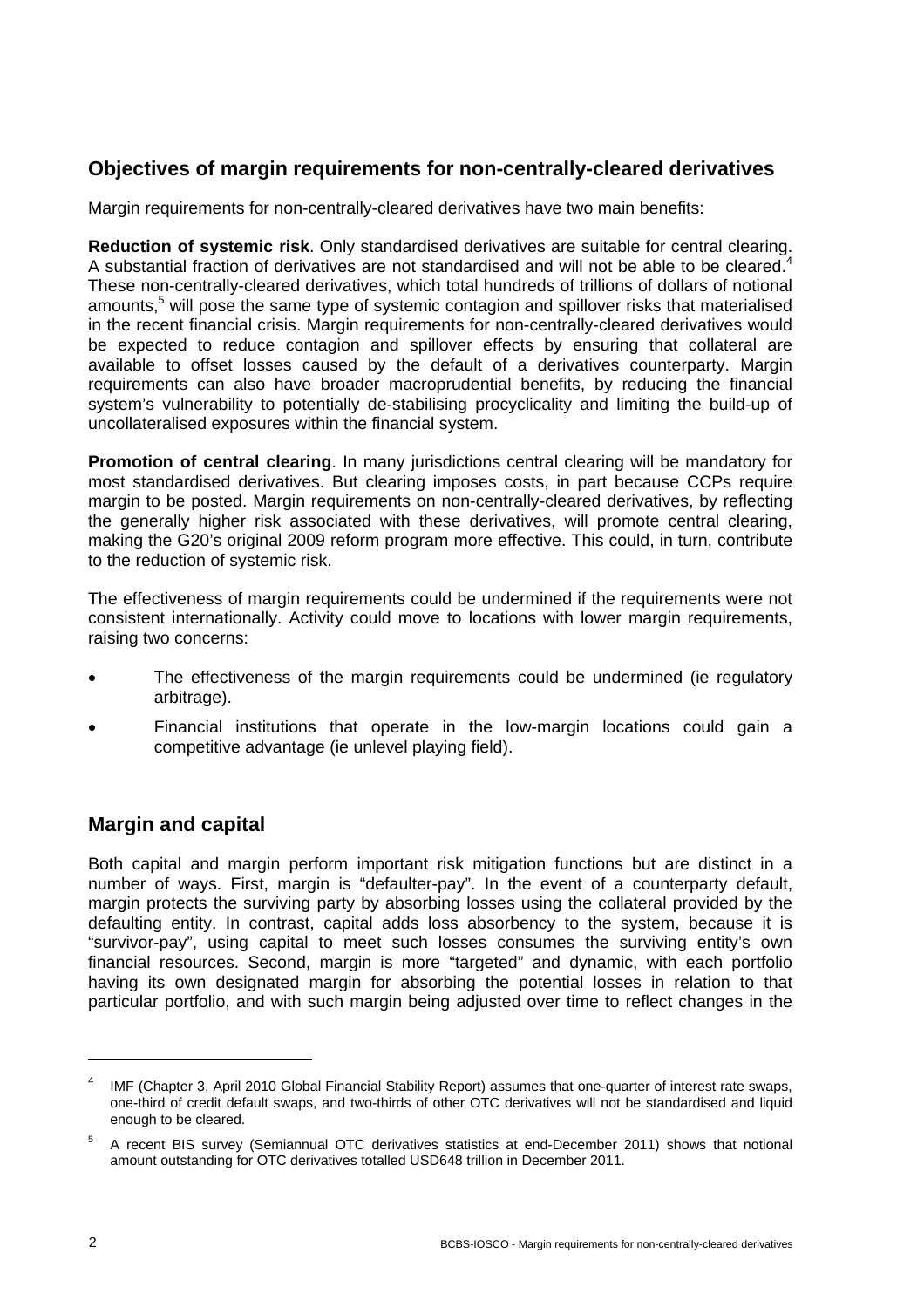risk of that portfolio. In contrast, capital is shared collectively by all the entity's activities and may thus be more easily depleted at a time of stress, and is difficult to rapidly adjust to reflect changing risk exposures. Capital requirements against each exposure are not designed to be sufficient to cover the loss on the default of the counterparty but rather the probability weighted loss given such default. **For these reasons, margin can be seen as offering enhanced protection against counterparty credit risk where it is effectively implemented**. In order for margin to act as an effective risk mitigant, that margin must be (i) accessible at the time of need and (ii) in a form that can be liquidated rapidly in a period of financial stress at a predictable price.

The interaction between capital and margin, however, is complex and is an area in which the full range of interactions needs further careful consideration. When calibrating the application of capital and margin, consideration must be given to factors such as: (i) differences in capital requirements across different types of entities; (ii) the effect certain margin requirements may have on the capital calculations of different types of regulated entities subject to differing capital requirements; and (iii) the current asymmetrical treatment of collateral in many regulatory capital frameworks where benefit is given for collateral received, but no cost is incurred for the (encumbrance) risks of collateral posted.

#### **Impact of margin requirements on liquidity**

The potential benefits of margin requirements must be weighed against the liquidity impact that would result from derivative counterparties' need to provide liquid, high-quality collateral to meet those requirements, including potential changes to market functioning as result of an increasing demand for such collateral in the aggregate. Financial institutions may need to obtain and deploy additional liquidity resources to meet margin requirements that exceed current practices. Moreover, the liquidity impact of margin requirements cannot be considered in isolation. Rather, it is important to recognise ongoing and parallel regulatory initiatives that will also have significant liquidity impacts; examples of such initiatives include the BCBS's Liquidity Coverage Ratio (LCR), Net Stable Funding Ratio (NSFR) and global mandates for central clearing of standardised derivatives.

The US SEC has pointed out that the proposed margin requirements could have a much greater impact on securities firms regulated under net capital rules. Under such rules, securities firms are required to maintain at all times a minimum level of 'net capital" (meaning highly liquid capital) in excess of all subordinated liabilities. When calculating the "net capital", the firm must deduct all assets that cannot be readily convertible into cash, and adjust the value of liquid assets by appropriate haircuts. As such, in computing "net capital", assets that are delivered by the firm to another party as margin collateral are treated as unsecured receivables from the party holding the collateral and are thus deducted in full when calculating net capital.

As discussed in Part C of this consultative paper, the BCBS and IOSCO plan to conduct a quantitative impact study (QIS) in order to gauge the impact of the margin proposals. In particular, the QIS will assess the amount of margin required on non-centrally-cleared derivatives as well as the amount of available collateral that could be used to satisfy these requirements. The QIS will be conducted during the consultation period, and its results will inform the BCBS's and IOSCO's joint final proposal.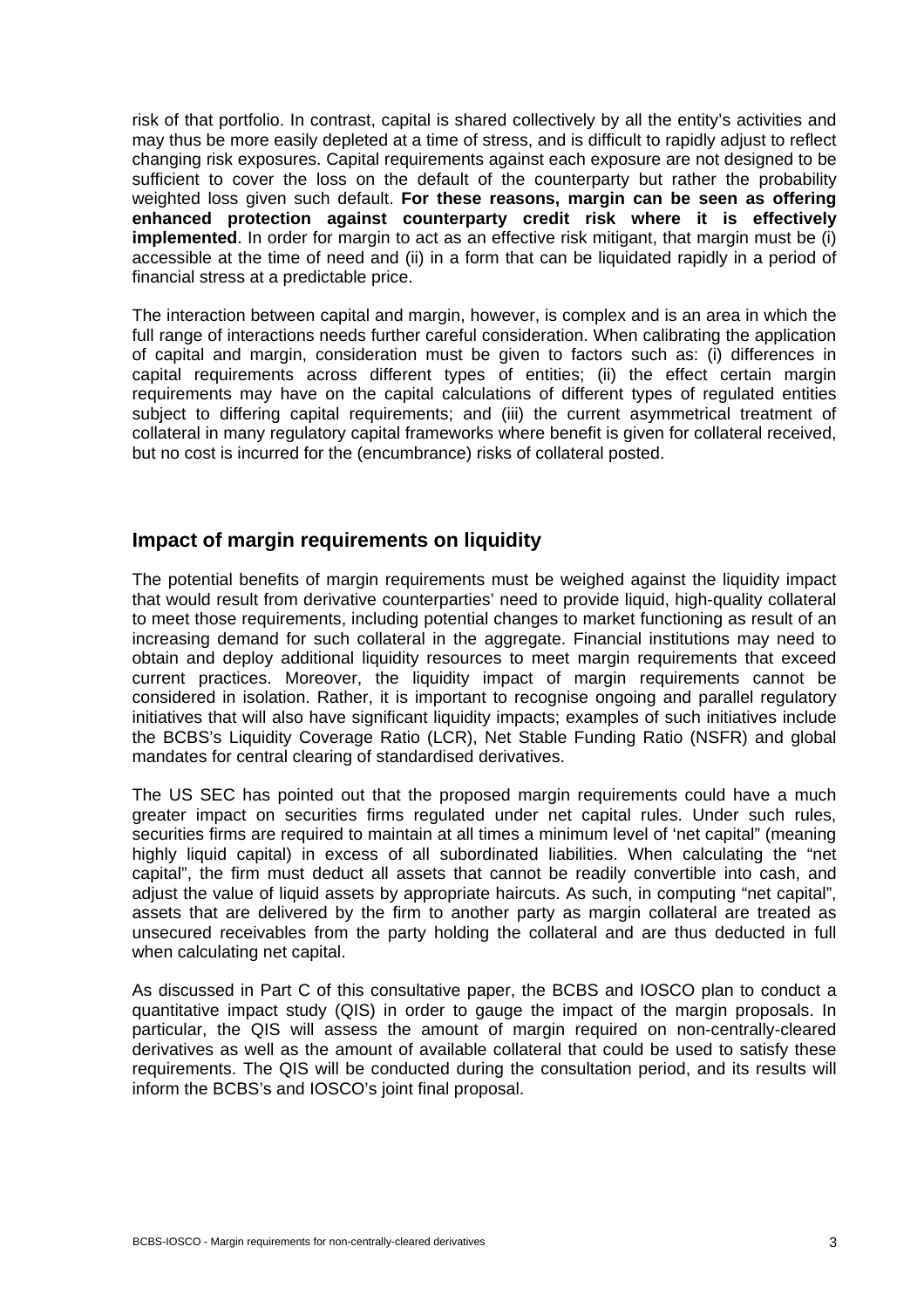## **Macroprudential considerations**

The BCBS and IOSCO also note that national supervisors may wish to establish margin requirements for non-centrally-cleared derivatives that, in addition to achieving the two principal benefits noted above, also create other desirable macroprudential outcomes. Further work by the relevant authorities is likely required to consider the details of how such outcomes might be identified and operationalised. The BCBS and IOSCO encourage further consideration of other potential macroprudential benefits of margin requirements for noncentrally-cleared derivatives and of the need for international coordination that may arise in this respect.

## **Key principles and proposed requirements**

As described in more detail in Part B, this consultative paper presents the BCBS's and IOSCO's initial policy proposals for margin requirements for non-centrally-cleared derivatives, as articulated through key principles addressing seven (7) main elements:

- 1. Appropriate margining practices should be in place with respect to all derivative transactions that are not cleared by CCPs.
- 2. All financial firms and systemically-important non-financial entities ("covered entities") that engage in non-centrally-cleared derivatives must exchange initial and variation margin as appropriate to the risks posed by such transactions.
- 3. The methodologies for calculating initial and variation margin that must serve as the baseline for margin that is collected from a counterparty should (i) be consistent across entities covered by the proposed requirements and reflect the potential future exposure (initial margin) and current exposure (variation margin) associated with the portfolio of non-centrally-cleared derivatives at issue and (ii) ensure that all exposures are covered fully with a high degree of confidence.
- 4. To ensure that assets collected as collateral for initial and variation margin purposes can be liquidated in a reasonable amount of time to generate proceeds that could sufficiently protect collecting entities covered by the proposed requirements from losses on non-centrally-cleared derivatives in the event of a counterparty default, these assets should be highly liquid and should, after accounting for an appropriate haircut, be able to hold their value in a time of financial stress.
- 5. Initial margin should be exchanged by both parties, without netting of amounts collected by each party (ie on a gross basis), and held in such a way as to ensure that (i) the margin collected is immediately available to the collecting party in the event of the counterparty's default; and (ii) the collected margin must be subject to arrangements that fully protect the posting party in the event that the collecting party enters bankruptcy to the extent possible under applicable law.
- 6. Transactions between a firm and its affiliates should be subject to appropriate variation margin arrangements to prevent the accumulation of significant current exposure to any affiliated entity arising out of non-centrally-cleared derivatives.
- 7. Regulatory regimes should interact so as to result in sufficiently consistent and nonduplicative regulatory margin requirements for non-centrally-cleared derivatives across jurisdictions.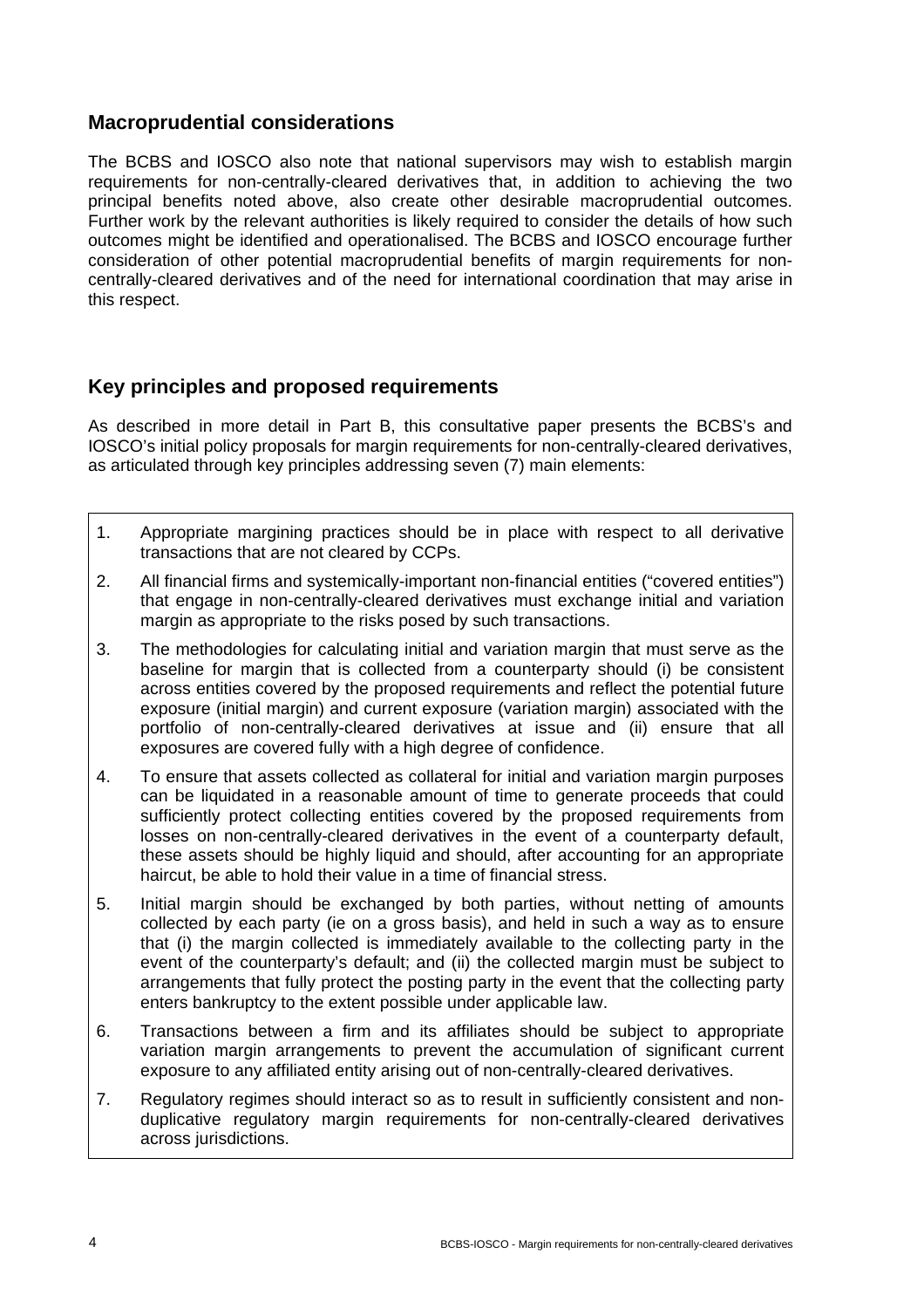## **Implementation and timing of margin requirements**

This consultative paper lays out a framework for margin requirements on non-centrallycleared derivatives. This paper does not propose a specific process for implementing these requirements. Importantly, the framework discussed in this paper does not represent a final proposal. Rather, the BCBS and IOSCO fully expect to benefit from information that is received as part of the comment process and the QIS process. A final proposal will be informed by the responses to the consultation and the QIS results; and the mechanics of implementation and timing of the requirements will likely depend on the specifics of the final proposed margining framework. The BCBS and IOSCO, however, are aware of the importance of the sequencing, timing and implementation of margining requirements. Accordingly, the BCBS and IOSCO seek comments on the following issues related to the timing and implementation of margining requirements.

Q1. What is an appropriate phase-in period for the implementation of margining requirements on non-centrally-cleared derivatives? Can the implementation timeline be set independently from other related regulatory initiatives (eg central clearing mandates) or should they be coordinated? If coordination is desirable, how should this be achieved?

## **Organisation of the consultative paper**

Part B of this consultative paper presents the BCBS's and IOSCO's joint policy proposals for margin requirements for non-centrally-cleared derivatives. These policy proposals take the form of (i) a *key principle* that would guide a specific element of the requirements and (ii) an accompanying *proposed requirement* that describes how that key principle would be operationalised in practice. In addition, for each specific element of the policy proposals, the consultation paper also provides a background discussion that describes key considerations and the potential approaches that could be adopted and provides additional commentary as necessary to provide further context to what is proposed. The discussion of each specific element of the policy proposals also poses a number of specific questions for public comment.

Part C of this consultative paper discusses the potential impact of margin requirements of non-centrally-cleared derivatives on the liquidity resources of market participants and the liquidity of the market more generally.

## **Next steps**

The BCBS and IOSCO welcome comments from the public on all aspects of this consultative document and in particular on the questions in the text by **28 September 2012**. Comments may be provided as follows:

To the BCBS:

- By e-mail to baselcommittee@bis.org; or
- By post to: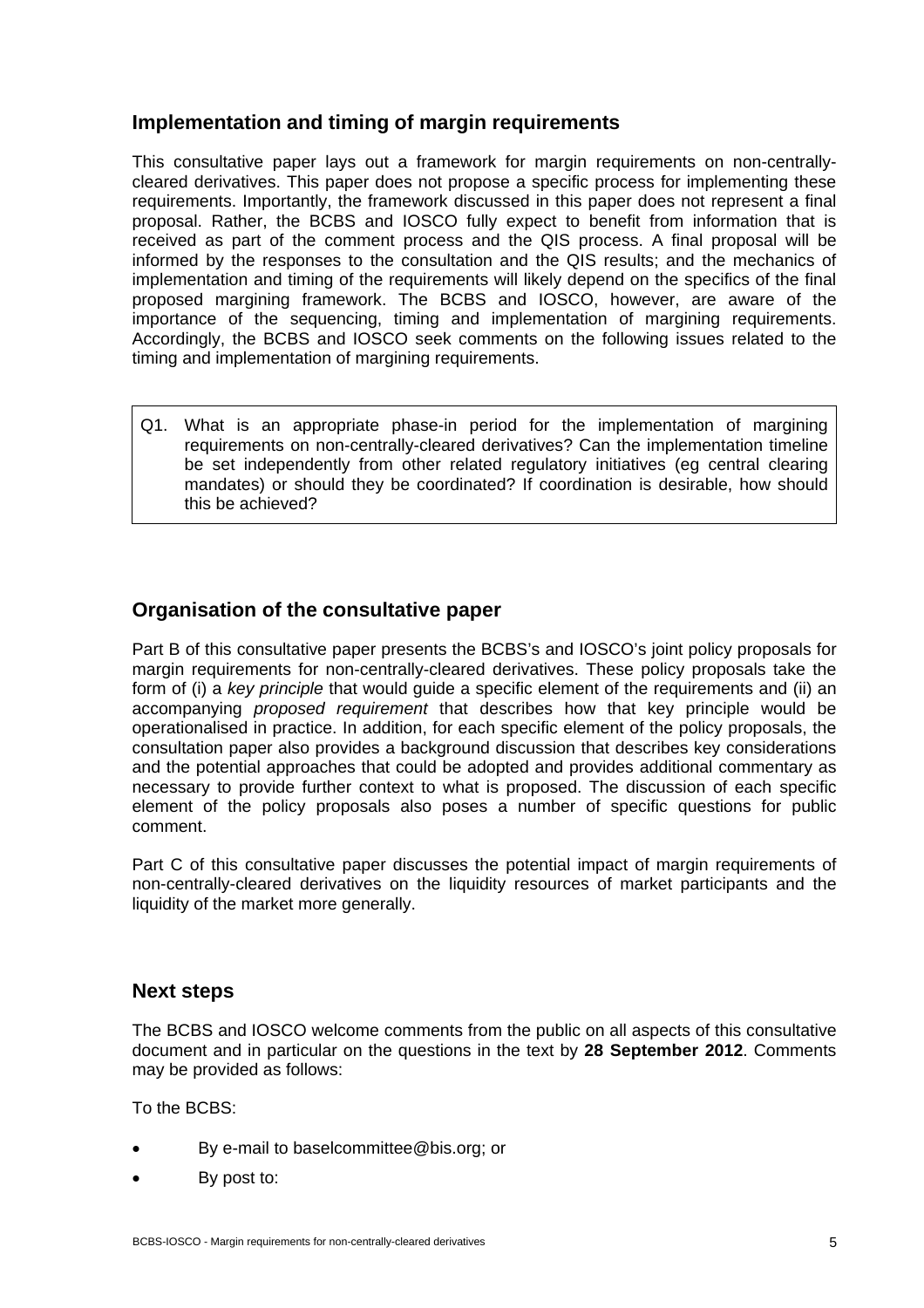*Basel Committee on Banking Supervision Bank for International Settlements Centralbahnplatz 2 CH-4002 Basel Switzerland.* 

#### To IOSCO:

- By e-mail to [wgmr@iosco.org](mailto:wgmr@iosco.org); or
- By post to:

*International Organization of Securities Commissions C/ Oquendo 12 28006 Madrid Spain* 

All comments will be published on the Bank for International Settlements' and International Organization of Securities Commissions' websites unless a commenter specifically requests confidential treatment.

As described in Part C below, the BCBS and IOSCO will also subject the proposals described in this consultative paper to a thorough quantitative impact study.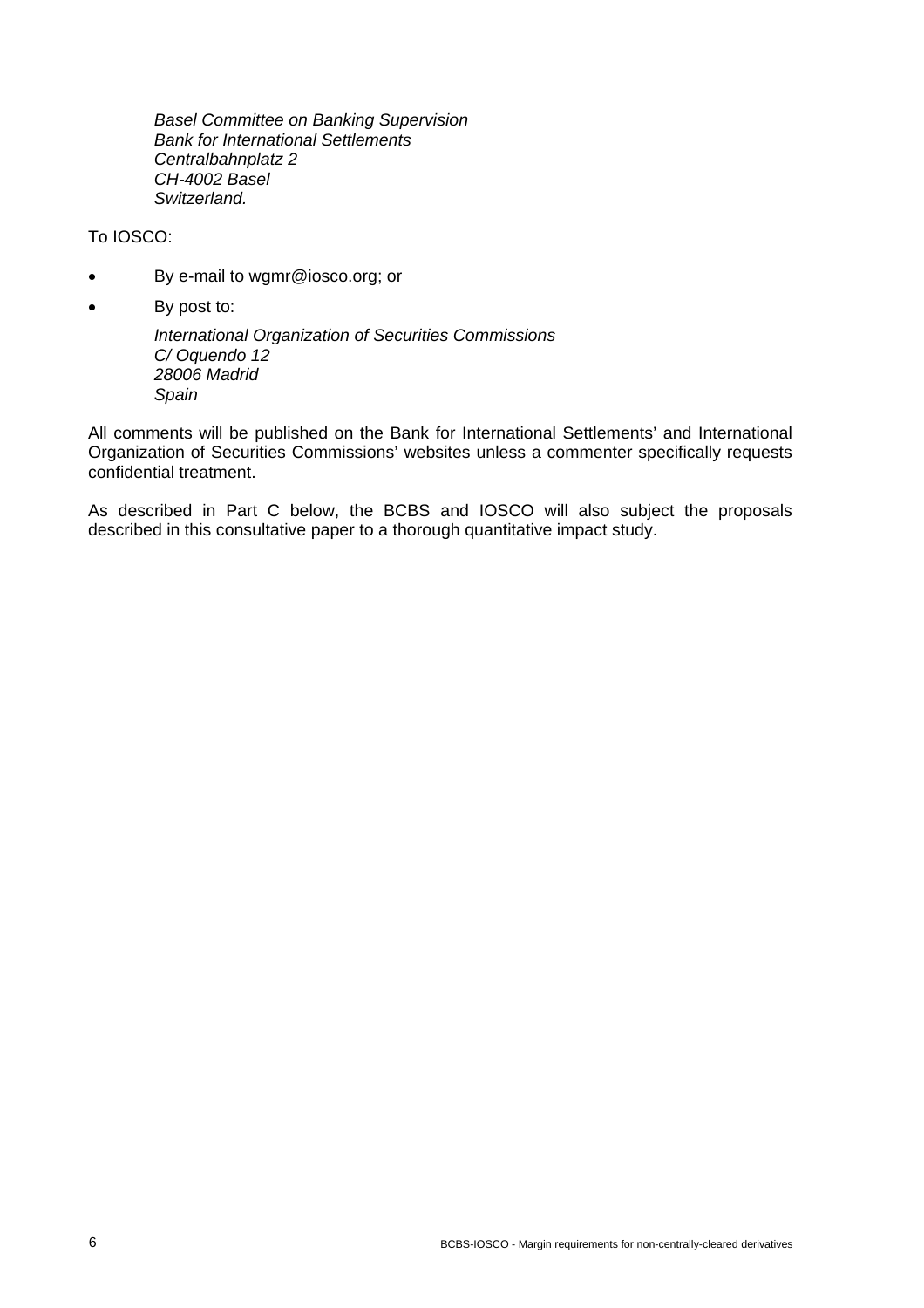# **Part B: Key principles and proposed requirements**

### **Element 1: Scope of coverage – instruments subject to the requirements**

#### **Background discussion**

A primary threshold question that must be addressed in the design of margin requirements for non-centrally-cleared derivatives is the scope of derivative instruments to which the requirements will apply. Consistent with the G20 mandate, the BCBS and IOSCO have focused their attention on all derivatives that are not cleared by a CCP, regardless of type. At the same time, some consideration has been given to whether certain types of transactions may, because of their unique characteristics or particular market practices, merit exclusion from the scope of the margin requirements.

#### **Key principle**

Appropriate margining practices should be in place with respect to all derivative transactions that are not cleared by CCPs.

#### **Proposed requirement**

The margin requirements apply to all non-centrally-cleared derivatives.

#### **Commentary**

As a general matter, all derivatives that are not centrally-cleared by a CCP should be subject to margining requirements. In principle, this covers all five major asset classes of derivatives (interest rate, credit, equity, foreign exchange and commodity) and all derivative products (both standardised and bespoke) that are not centrally cleared by a central counterparty for any reason.

The BCBS and IOSCO have considered the US proposal to exempt foreign exchange swaps and forwards from the US mandatory central clearing regime because of the particular market and structural features of those instruments.<sup>6</sup> Some have suggested that short-dated foreign exchange swaps and forwards such as those with a maturity less than one year do not generally present significant counterparty risks to market participants and are not likely to be a source of systemic risk. Moreover, it was also suggested that the market infrastructure that supports the settlement of these instruments mitigates much of the settlement risk associated with these instruments. At the same time, however, it is unclear whether these characteristics fully offset the need for margin requirements. Accordingly, the BCBS and IOSCO seek comment on whether or not foreign exchange swaps and forwards with a maturity of less than a specific tenor such as one month or one year should be exempted from the global margining requirements.

<sup>6</sup> On April 29, 2011, the United States Department of the Treasury issued a proposed determination that would exempt foreign exchange swaps and forwards from the definition of "swap" for most Dodd-Frank purposes and hence exempt them from central clearing requirements. The proposed determination can be found at: www.gpo.gov/fdsys/pkg/FR-2011-05-05/html/2011-10927.htm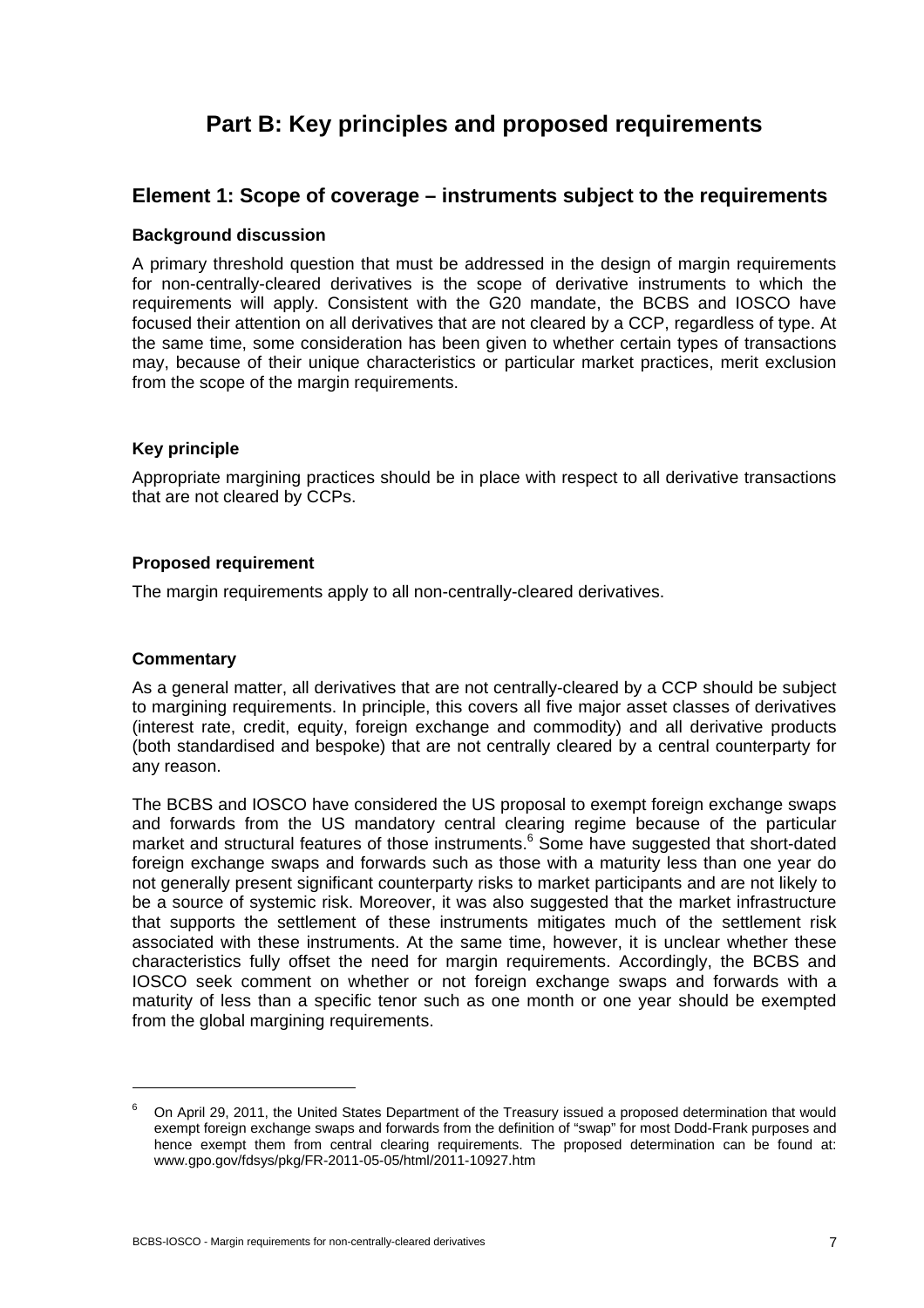Q2. Should foreign exchange swaps and forwards with a maturity of less than a specified tenor such as one month or one year be exempted from margining requirements due to their risk profile, market infrastructure, or other factors? Are there any other arguments to support an exemption for foreign exchange swaps and forwards?

The BCBS and IOSCO have also considered criteria that could be employed to assess whether additional products may merit exemptions from margining requirements, but have not settled on any particular criteria for product exemptions at this time. Accordingly, the BCBS and IOSCO seek comment on whether additional specific exemptions, or criteria for determining such exemptions, should be considered.

Q3. Are there additional specific product exemptions, or criteria for determining such exemptions, that should be considered? How would such exemptions or criteria be consistent with the overall goal of limiting systemic risk and not providing incentives for regulatory arbitrage?

## **Element 2: Scope of coverage – scope of applicability**

#### **Background discussion**

Another important element of the proposed margin requirements is their general scope of applicability – that is, to which firms do the requirements apply, and what the requirements compel those firms to do. In particular, the scope of the margin requirements' applicability has an important effect on each of the following:

- The extent to which the requirements reduce systemic risk here the BCBS and IOSCO have considered the extent to which potential approaches would capture all or substantially all systemic risk arising out of the non-centrally-cleared derivatives, the risk of which is generally concentrated among the activities of the largest key market participants transacting in a significant amount of non-centrally-cleared derivatives (eg through dealing or other activities), subject to certain exceptions in specific asset classes, such as commodities;
- The extent to which the requirements promote central clearing here the BCBS and IOSCO have considered the extent to which potential approaches would parallel the central clearing mandate, which generally applies to all financial institutions and those non-financial institutions that pose significant systemic risk; and
- The liquidity impact of the requirements here the BCBS and IOSCO have considered the fact that increased scope of applicability would entail a correspondingly greater liquidity impact.

In evaluating this fundamental element of the margin requirements and its implications with respect to systemic risk reduction, incentives relative to central clearing, and impact on liquidity, the BCBS and IOSCO have focused on two principal questions:

 Whether the margin requirements should apply to all parties to non-centrally-cleared derivatives, only to financial firms, or only to key market participants; and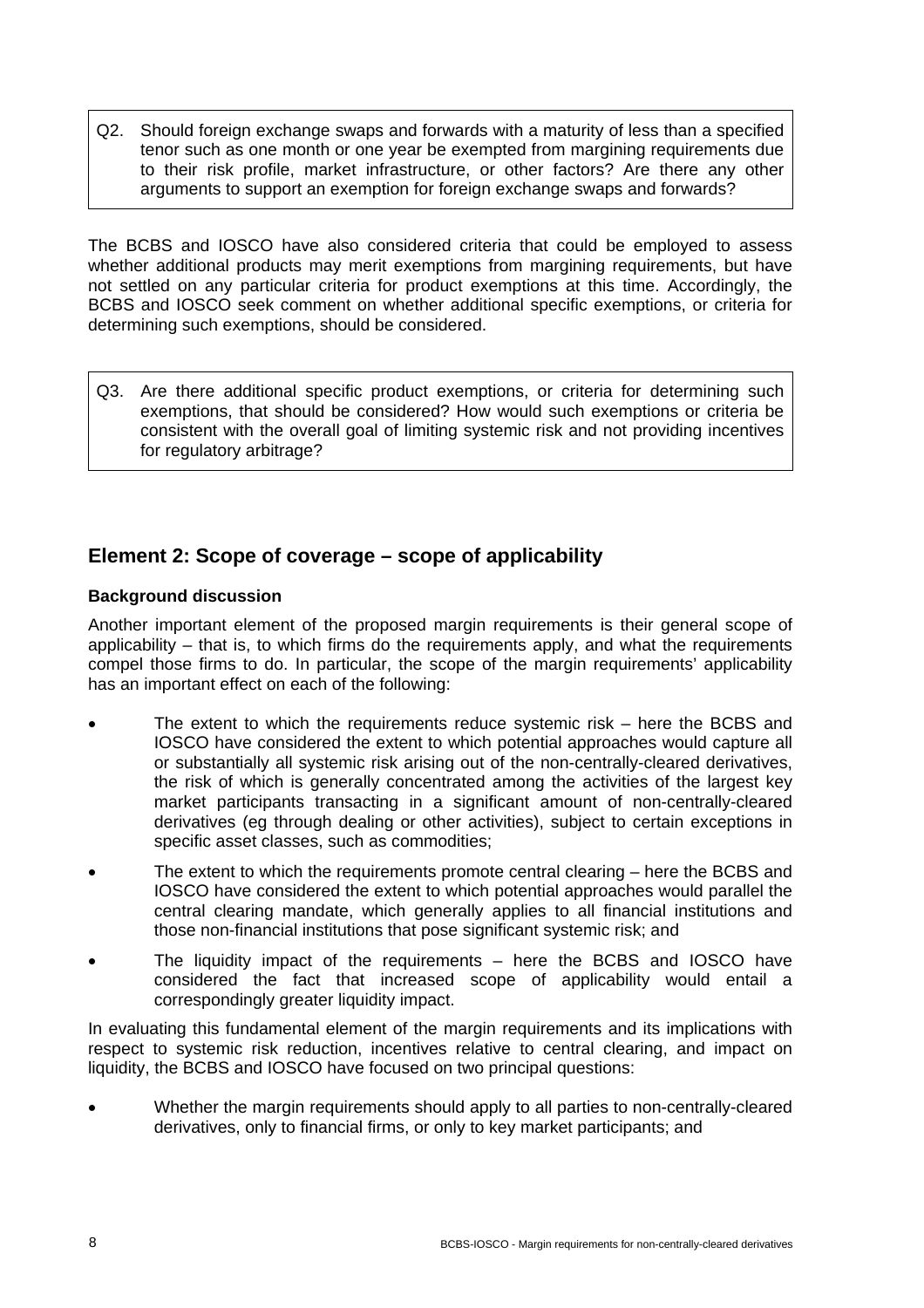Whether the margin requirements should require a bilateral exchange of margin between all entities covered by the proposed requirements, or only the unilateral collection of margin by certain types of firms (eg key market participants).

There was broad consensus within the BCBS and IOSCO that the margin requirements need not apply to non-centrally-cleared derivatives to which non-financial entities that are not systemically-important are a party, given that (i) such transactions are viewed as posing little or no systemic risk and (ii) such transactions are exempt from central clearing mandates under most national regimes. Similarly, the BCBS and IOSCO broadly supported not applying the margin requirements in a way that would require sovereigns or central banks to either collect or post margin. Both of these views are reflected by the effective exclusion of such transactions from the scope of margin requirements proposed in this consultative paper.

With respect to other non-centrally-cleared derivatives, a majority of the BCBS and IOSCO members supported margin requirements that, in principle, would involve the mandatory exchange of both initial and variation margins among parties to non-centrally-cleared derivatives ("universal two-way margin").

The BCBS and IOSCO have considered a variety of options for implementing universal twoway margin. One option would be to require the exchange of the full amount of initial and variation margins, and with the same requirements applied to all types of derivative market participants. This approach would promote consistency with central clearing mandates and would also promote collateralisation of all exposures arising among parties to non-centrallycleared derivatives.<sup>7</sup> The BCBS and IOSCO also recognise, however, that this approach would incur the most substantial liquidity costs. Varying the requirements across different types of derivative market participants may be justified under certain circumstances or for certain types of market participants to the extent that this does not undermine the benefits of margin requirements. For example, there may be a case for more stringent requirements for entities whose collapse may cause widespread disruption to the financial system, but the rules may be less stringent if an entity also enjoys some other effective protection against a counterparty's default.

In light of the above, the BCBS and IOSCO have considered some other options for implementing universal two-way margin within the proposed margin standards that might include certain features designed to mitigate the related costs associated with the full bilateral exchange of margin while, at the same time, protecting the financial system from an excessive amount of systemic risk from non-centrally-cleared derivatives. In this respect, the BCBS and IOSCO have focused solely on features associated with the collection of initial

<sup>7</sup> The central clearing mandate generally applies to all financial entities and systemically important non-financial entities. Ensuring consistency between entities that are subject to the central clearing obligation for standardised derivatives and those entities that are subject to margin requirements for non-centrally-cleared derivatives is desirable because any inconsistency may create various market distortions (eg by creating preferred counterparties) and could permit regulatory arbitrage. It should be noted, however, that a direct comparison of bilateral margining to margining under central clearing and CCP practices has important limitations that must be taken into account when evaluating the potential effect of incentives for central clearing. Importantly, central clearing provides the advantage of multilateral netting which is not present in the bilateral context of non-centrally-cleared derivatives. Multilateral netting allows CCP members to offset or "net down" their exposure across multiple CCP members, while netting across multiple counterparties is not permitted in the bilateral context. Accordingly, while applying a CCP's margin requirement to one side of a single non-centrally-cleared transaction would produce an identical margin requirement to that required by the CCP, applying the CCP's margin requirement to a large portfolio of non-centrally-cleared derivatives transactions across multiple counterparties would be expected to produce a higher margin requirement than would be required by a CCP because trades executed through a CCP would benefit from multilateral netting while the bilateral trades would not.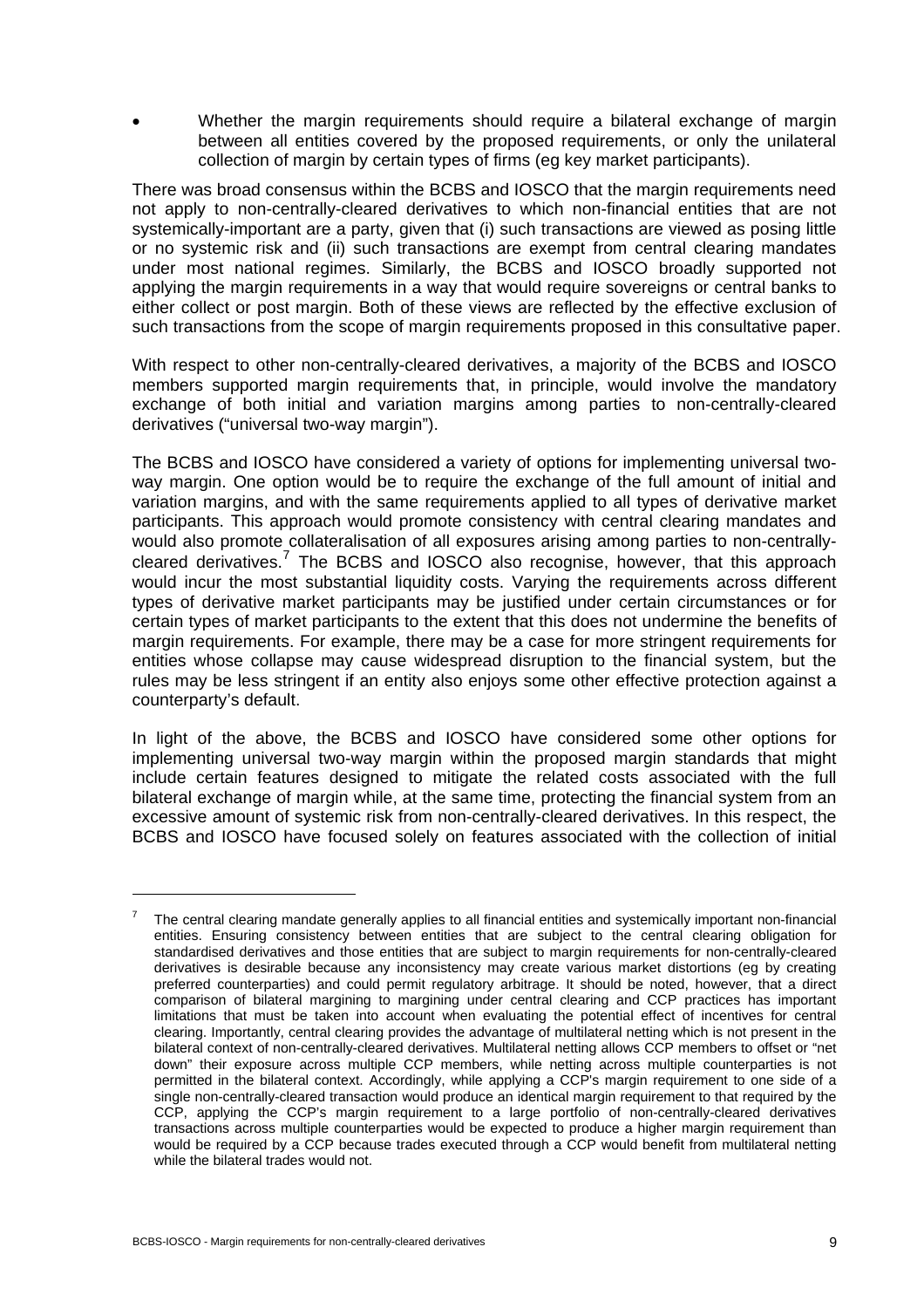margin, as the exchange of variation margin represents a net transfer between derivative counterparties, the net liquidity impact associated with its exchange is not likely to be material in the ordinary course of business.

One potential tool that has received broad support and that could be used to manage the liquidity impact associated with margin requirements is to provide for an initial margin threshold ("threshold") that would specify an amount under which a firm would have the **option** of not collecting initial margin. In cases where the initial margin requirement for the portfolio exceeded the threshold, the firm would be obligated to collect initial margin from its counterparty in an amount that is **at least** as large as the difference between the initial margin requirement and the threshold. For example, if the threshold amount were 10 and the initial margin requirement for a particular non-centrally-cleared derivative was 15, then a firm would be obligated to collect at least 5 from its counterparty in initial margin (15-10=5), or more if it so chose pursuant to its risk management guidelines and principles. Such an approach, if applied in a manner consistent with sound risk management practices, could help ameliorate the costs associated with the universal two-way margin regime, but could also be less consistent with central clearing mandates than other potential implementation approaches.

In terms of how the threshold approach should be operationalised, the threshold would apply to the aggregate initial margin otherwise required for an entire portfolio of non-centrallycleared derivatives entered into by a firm with a counterparty, and not on a trade-by-trade basis. The size of the threshold amount could vary from a level of zero, in which case the firm would be required to collect the full amount of initial margin from its counterparty, to a significantly larger amount that could result in no minimum required amount of initial margin actually having to be collected with respect to some non-centrally-cleared derivative portfolios.

In addition, it may be desirable to apply different threshold amounts to different types of derivative market participants. The threshold that a firm is allowed to apply to its derivative counterparty may depend upon characteristics of both the firm and its counterparty. In particular, some derivative market participants may be better equipped to manage the risks of non-centrally-cleared derivatives and/or to absorb the losses associated with any realised counterparty defaults. For example, firms that are prudentially regulated and are subject to minimum regulatory capital requirements or direct supervision may fall into this category of derivative market participants. As they are subject to specific capital requirements, the amount below the threshold which is not subject to initial margin would be subject to adequate capital requirements. Conversely, limiting or restricting the use of thresholds by entities which are not prudentially regulated may be desirable in limiting the risks associated with uncollateralised derivative exposures within the financial system. In addition, some derivative market participants may pose substantially more systemic risk to the financial system through their non-centrally-cleared derivative activities than others. Accordingly, greater collateralisation of derivative exposures involving these entities may be more important than for other entities that pose substantially less systemic risk to the financial system. For example, large, internationally active derivative market participants that intermediate a significant portion of such derivatives and are important to the overall stability of the market may pose more systemic risk to the system in the event of significant number of counterparty defaults (eg as a result of a period of financial stress) and have market-wide consequences. Limiting or restricting the use of thresholds by or with respect to such entities may also be desirable in managing the systemic risks associated with uncollateralised derivative exposures in the financial system.

The preceding discussion of thresholds and their application has been general and encompasses a number of different conceptual options for implementing a universal two-way margin framework, which reflects the range of views among the BCBS and IOSCO members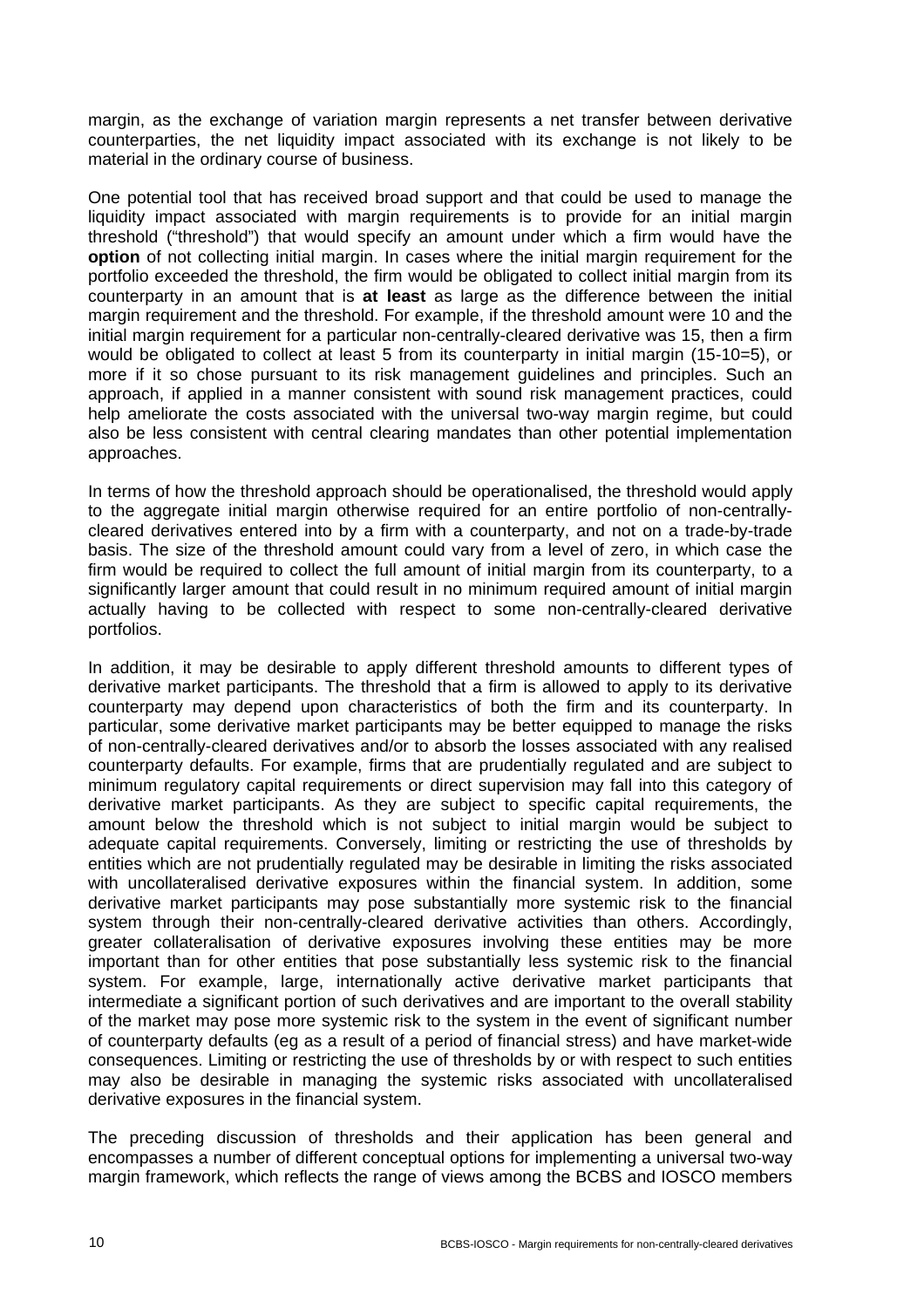regarding the best way of balancing reductions in systemic risk with the costs of margin requirements. Below, four specific examples of potential margin frameworks are discussed to provide concrete context to the preceding discussion and better facilitate public comment. **The examples are intended to clarify the general concepts that have been discussed above. Similarly, the categorisation of the parties to non-centrally-cleared derivatives into key market participants, prudentially-regulated entities and other institutions is for illustration purposes only, and each of these terms is intentionally left undefined. The examples should not be viewed as representing distinct and mutually exclusive options that are being considered for implementation.** The BCBS and IOSCO expect to use the information that is received during the comment period and as part of the quantitative impact assessment to further refine their view on this aspect of the margin framework.

#### **Example 1: Full, two-way margining with zero thresholds**

In this example, all parties to non-centrally-cleared derivatives would exchange the full amount of required initial and variation margin. For example, if two parties (A and B) have executed a portfolio of non-centrally-cleared derivatives and the initial margin requirement of both A and B is 20 each, given that the threshold is zero, both A and B would be required to collect 20 of initial margin from each other. Both A and B would be required to exchange the full amount of variation margin.

#### **Illustration of initial margin exchanged by each counterparty under Example 1**

|                                             |   | <b>Initial Margin Collected By</b> |     |  |
|---------------------------------------------|---|------------------------------------|-----|--|
|                                             |   | A                                  | в   |  |
| <b>Initial Margin</b><br><b>Posted From</b> | А | N/A                                | 20  |  |
|                                             | В | 20                                 | N/A |  |

#### **Example 2: Two-way margining with a single threshold**

In this example, all parties to non-centrally-cleared derivatives would be allowed to apply to their counterparty an initial margin threshold. For example, if the initial margin threshold was 10, two parties (A and B) have executed a portfolio of non-centrally-cleared derivatives, and the initial margin requirement of both A and B is 20 each, then A would be required to collect **at least** 10 (20-10=10) in initial margin from B and B would be required to collect **at least** 10 in initial margin from A. Both A and B could collect more than 10 if it was consistent with their risk management principles and practices. Both A and B would be required to exchange the full amount of variation margin.

#### **Illustration of initial margin exchanged by each counterparty under Example 2**

| <b>Initial Margin Collected By</b> |  |  |
|------------------------------------|--|--|
|                                    |  |  |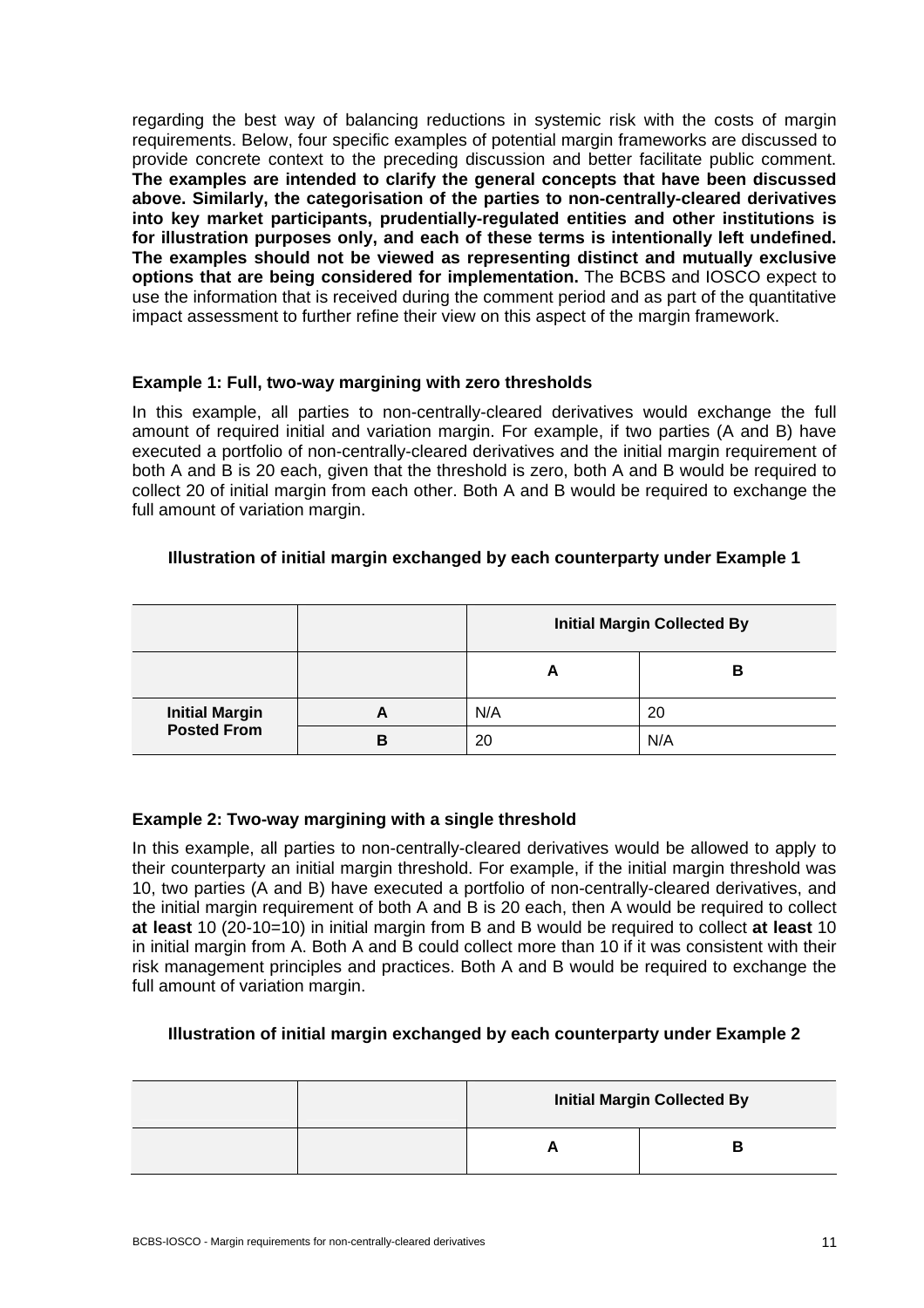| <b>Initial Margin</b><br><b>Posted From</b> | Л | N/A | 10  |
|---------------------------------------------|---|-----|-----|
|                                             | o | í U | N/A |

#### **Example 3: Two-way margining with a higher threshold for prudentially regulated entities when they enter into non-centrally-cleared derivative with another prudentially regulated entity**

In this example, all parties to non-centrally-cleared derivatives would be allowed to apply to their counterparty an initial margin threshold, as articulated in Example 2. However, in cases where both parties to a non-centrally-cleared derivative are prudentially-regulated entities, then a higher threshold would apply because counterparty credit risk would be covered by adequate capital requirements under the threshold.

For instance, assume that the threshold for non-centrally-cleared derivatives is 10, except where both parties to a non-centrally-cleared derivative are prudentially-regulated entities, in which case the threshold would be 15. Now consider a case in which there are four parties, A, B, C and D. A and B are non-prudentially-regulated entities, whereas C and D are prudentially regulated. Assume that for each of the non-centrally-cleared derivatives below, the initial margin requirement for each party is 20.

If A and B enter into a non-centrally-cleared derivative with each other, then both parties would be required to collect **at least** 10 (20-10=10) in initial margin from its counterparty. This is the same as under Example 2. Both A and B would be required to exchange the full amount of variation margin.

If C and D enter into a non-centrally-cleared derivative with each other, since both of them are prudentially-regulated entities and the threshold for such derivatives is 15, both parties would be required to collect **at least** 5 (20-15=5) in initial margin from its counterparty. Both C and D would be required to exchange the full amount of variation margin.

If A or B enters into a non-centrally-cleared derivative with C or D, since one of the parties to the derivative is not a prudentially-regulated entity, then both parties would be required to collect **at least** 10 (20-10=10) in initial margin from its counterparty. All parties would be required to exchange the full amount of variation margin.

#### **Illustration of initial margin exchanged by each counterparty under Example 3**

|                                             |   | <b>Initial Margin Collected By</b> |     |     |     |
|---------------------------------------------|---|------------------------------------|-----|-----|-----|
|                                             |   | в<br>С<br>A                        |     |     |     |
| <b>Initial Margin</b><br><b>Posted From</b> | A | N/A                                | 10  | 10  | 10  |
|                                             | B | 10                                 | N/A | 10  | 10  |
|                                             | C | 10                                 | 10  | N/A | 5   |
|                                             | D | 10                                 | 10  | 5   | N/A |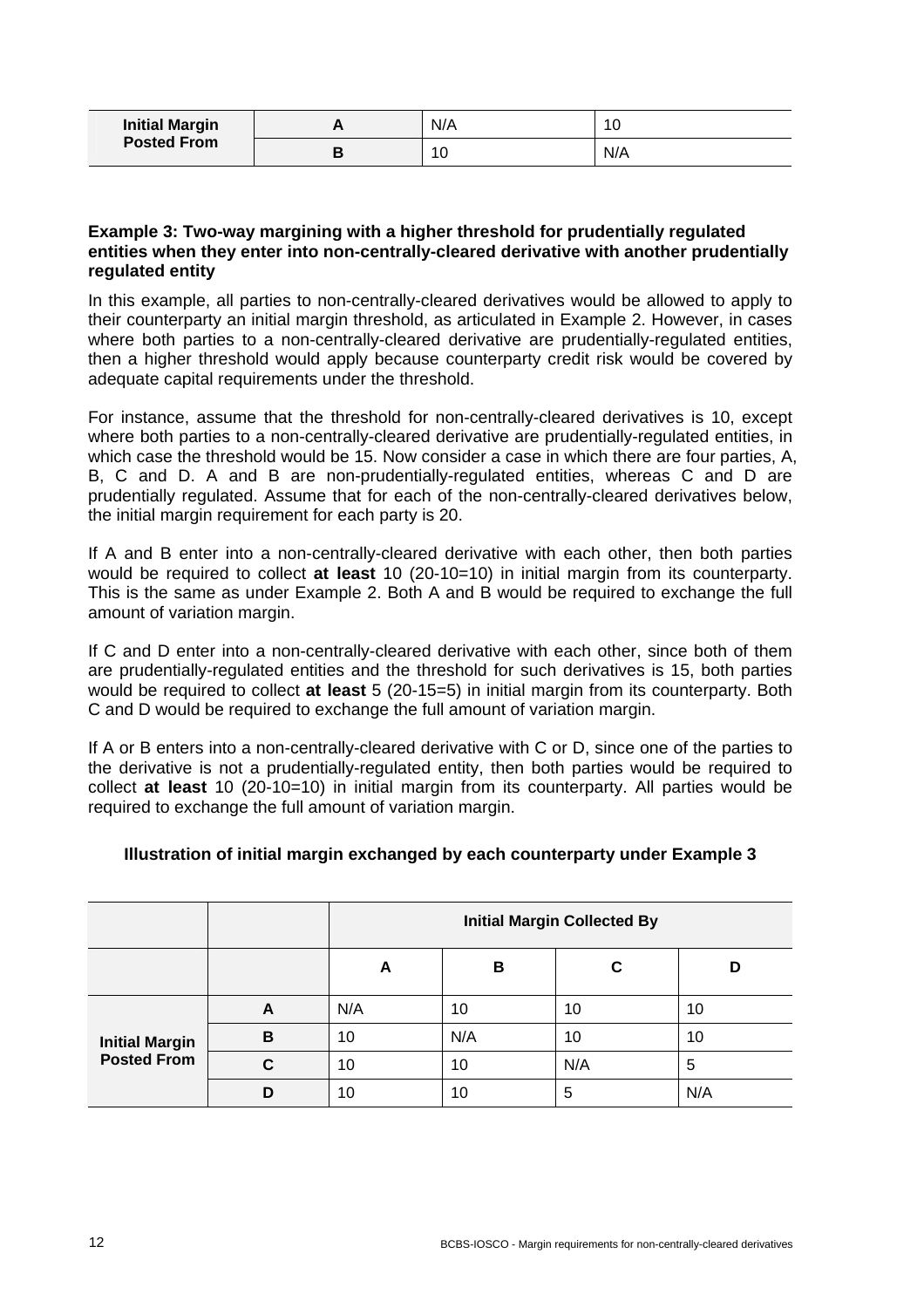#### **Example 4: Two-way margining with three thresholds**

In this example, as in Example 2 and 3, all parties to non-centrally-cleared derivatives would be allowed to apply to their counterparty an initial margin threshold.

As in Example 3, A and B are assumed to be non-prudentially-regulated entities, and C and D prudentially-regulated entities. For this Example 4, two key market participants, E and F, will be added.

As in Example 3, assume that (i) the threshold for non-centrally-cleared derivatives is 10; and (ii) where both parties to a non-centrally-cleared derivative are prudentially-regulated entities, the threshold would be 15. For the purposes of this example, a new assumption (iii) is added, that where both parties to a non-centrally-cleared derivative are key market participants, then regardless of whether they are prudentially-regulated, a lower threshold of 5 would apply because these entities would pose greater systemic risk. Assume that for each of the noncentrally-cleared derivatives below, the initial margin requirement for each party is 20.

If E and F enter into a non-centrally-cleared derivative with each other, then under assumption (iii) above, both parties would be required to collect **at least** 15 (20-5=15) in initial margin from its counterparty. Both E and F would be required to exchange the full amount of variation margin.

If E or F enters into a non-centrally-cleared derivative with A or B, since one of the parties to the derivative is not a key market participant, then under assumption (i) above, both parties would be required to collect **at least** 10 (20-10=10) in initial margin from its counterparty. All parties would be required to exchange the full amount of variation margin.

If E or F enters into a non-centrally-cleared derivative with C or D, since one of the parties (ie C or D) to the derivative is not a key market participant, the threshold of 5 under assumption does not apply. By the same token, since one of the parties (ie E or F) to the derivative is not a prudentially-regulated entity, the threshold of 15 does not apply either. By elimination, the threshold of 10 would apply. Both parties would be required to collect **at least** 10 (20-10=10) in initial margin from their counterparty. All parties would be required to exchange the full amount of variation margin.

|                                                               |   | <b>Initial Margin Collected By</b> |     |     |     |     |     |
|---------------------------------------------------------------|---|------------------------------------|-----|-----|-----|-----|-----|
|                                                               |   | A                                  | B   | C   | D   | E   | F   |
| <b>Initial</b><br><b>Margin</b><br><b>Posted</b><br><b>By</b> | A | N/A                                | 10  | 10  | 10  | 10  | 10  |
|                                                               | B | 10                                 | N/A | 10  | 10  | 10  | 10  |
|                                                               | C | 10                                 | 10  | N/A | 5   | 10  | 10  |
|                                                               | D | 10                                 | 10  | 5   | N/A | 10  | 10  |
|                                                               | E | 10                                 | 10  | 10  | 10  | N/A | 15  |
|                                                               | F | 10                                 | 10  | 10  | 10  | 15  | N/A |

#### **Illustration of initial margin exchanged by each counterparty under Example 4**

As the above examples make clear, the evaluation of the merit and utility of thresholds, their precise specification, and the triggers that could be used to vary such thresholds across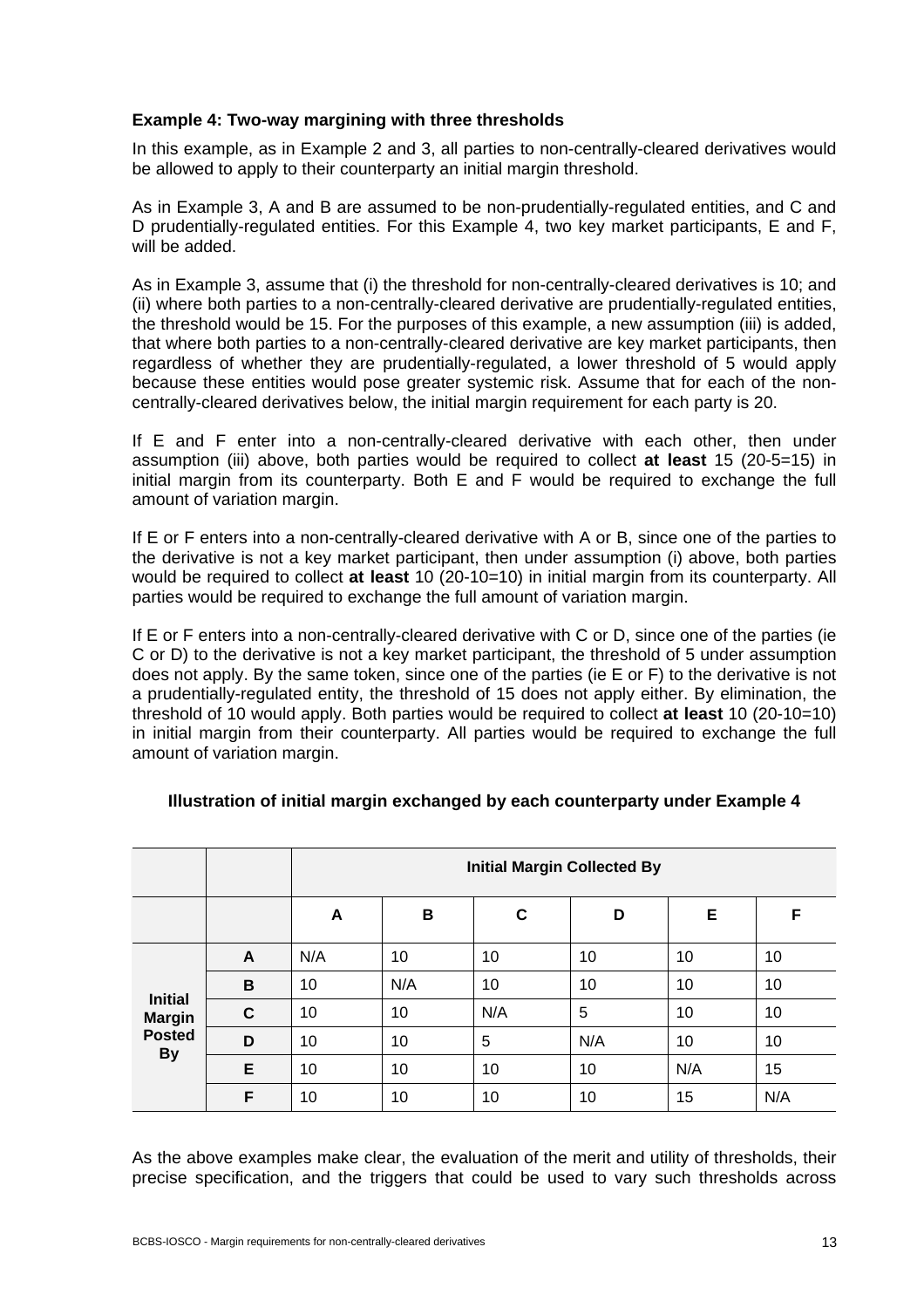derivative market participants represents an important technical challenge. Accordingly, to evaluate their potential use in the implementation of universal, two-way margin, the BCBS and IOSCO seek comment on a number of specific questions in what follows, and will also include their potential use in the QIS exercise described in Part C to inform any specific parameterisation.

Finally, it is important to note that, although the discussion above provides for a range of potential margin frameworks, BCBS and IOSCO are committed to establishing a single, unified framework that will provide a global standard for margining non-centrally-cleared derivatives. Both the information received from the comment process as well as from the QIS will be used to formulate a final proposal on the establishment of a single, uniform framework for margin requirements on non-centrally-cleared derivatives.

#### **Key principle**

All covered entities (ie financial firms and systemically-important non-financial entities) that engage in non-centrally-cleared derivatives must exchange initial and variation margin as appropriate to the risks posed by such transactions.<sup>8</sup>

#### **Proposed requirement**

All covered entities that engage in non-centrally-cleared derivatives must exchange, on a bilateral basis, initial and variation margin in mandatory minimum amounts.<sup>9</sup>

#### **Commentary**

There was broad consensus within the BCBS and IOSCO that all covered entities engaging in non-centrally-cleared derivatives must exchange initial and variation margin. The BCBS and IOSCO also recognise that this approach would incur the most substantial liquidity costs, and that the use of thresholds could potentially balance the policy goals of reducing systemic risk and promoting central clearing with mitigating the costs associated with the bilateral exchange of margin. There is, however, no unanimous view as to how the thresholds should be designed and calibrated to achieve an optimal compromise. A range of issues has been identified for implementing universal two-way margin and thresholds, as set out below, on which the BCBS and IOSCO seek comment and which will be included in the QIS exercise described in Part C.

Q4. Is the proposed key principle and proposed requirement for scope of applicability appropriate? Does it appropriately balance the policy goals of reducing systemic risk, promoting central clearing, and limiting liquidity impact? Are there any specific adjustments that would more appropriately balance these goals? Does the proposal

<sup>8</sup> The BCBS and IOSCO note that slightly different treatment is contemplated with respect to transactions between affiliated entities, as described under *Element 6* below.

<sup>9</sup> Some members are concerned about financial institutions providing credit to their counterparties for the sole purpose of funding initial margin requirements. Such provided credit could undermine the effectiveness of the margin requirements as interconnectedness between financial institutions would remain unchanged despite the initial margin requirements.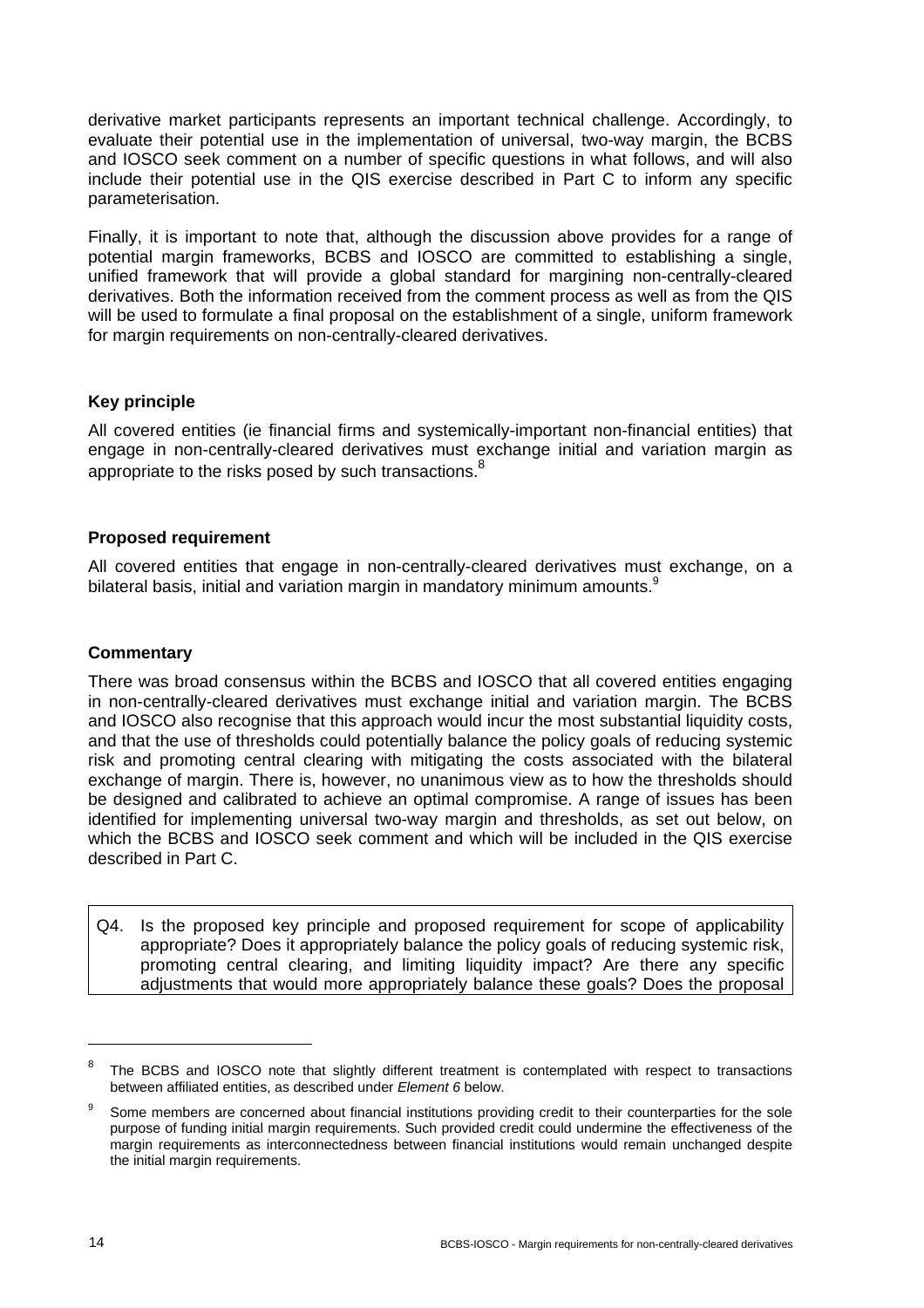pose or exacerbate systemic risks? Are there any logistical or operational considerations that would make the proposal problematic or unworkable?

- Q5. Are initial margin thresholds an appropriate tool for managing the liquidity impact of the proposed requirements? What level of initial margin threshold(s) would be effective in managing liquidity costs while, at the same time, not resulting in an unacceptable level of systemic risk or inconsistency with central clearing mandates? Is the use of thresholds inconsistent with the underlying goals of the margin requirements? Would the use of thresholds result in a significant amount of regulatory arbitrage or avoidance? If so, are there steps that can be taken to prevent or limit this possibility?
- Q6. Is it appropriate for initial margin thresholds to differ across entities that are subject to the requirements? If so, what specific triggers would be used to determine if a smaller or zero threshold should apply to certain parties to a non-centrally-cleared derivative? Would the use of thresholds result in an unlevel playing field among market participants? Should the systemic risk posed by an entity be considered a primary factor? What other factors should also be considered? Can an entity's systemic risk level be meaningfully measured in a transparent fashion? Can systemic risk be measured or proxied by an entity's status in certain regulatory schemes, eg G-SIFIs, or by the level of an entity's non-centrally-cleared derivatives activities? Could data on an entity's derivative activities (eg notional amounts outstanding) be used to effectively determine an entity's systemic risk level?
- Q7. Is it appropriate to limit the use of initial margin thresholds to entities that are prudentially regulated, ie those that are subject to specific regulatory capital requirements and direct supervision? Are there other entities that should be considered together with prudentially-regulated entities? If so, what are they and on what basis should they be considered together with prudentially-regulated entities?
- Q8. How should thresholds be evaluated and specified? Should thresholds be evaluated relative to the initial margin requirement of an approved internal or third party model or should they be evaluated with respect to simpler and more transparent measures, such as the proposed standardised initial margin amounts?<sup>10</sup> Are there other methods for evaluating thresholds that should be considered? If so what are they and how would they work in practice?
- Q9. What are the potential practical effects of requiring universal two-way margin on the capital and liquidity position, or the financial health generally, of market participants, such as key market participants, prudentially-regulated entities and non-prudentially regulated entities? How would universal two-way margining alter current market practices and conventions with respect to collateralising credit exposures arising from OTC derivatives? Are there practical or operational issues with respect to universal two-way margining?
- Q10. What are the potential practical effects of requiring regulated entities (such as securities firms or banks) to post initial margin to unregulated counterparties in a non-centrally-cleared derivative transaction? Does this specific requirement reduce, create, or exacerbate systemic risks? Are there any logistical or operational considerations that would make the proposal problematic or unworkable?

Q11. Are the proposed exemptions from the margin requirements for non-financial entities

 $\overline{a}$ 

 $10$  Further description of the methodologies for calculating initial and variation margin is included under Element 3 below.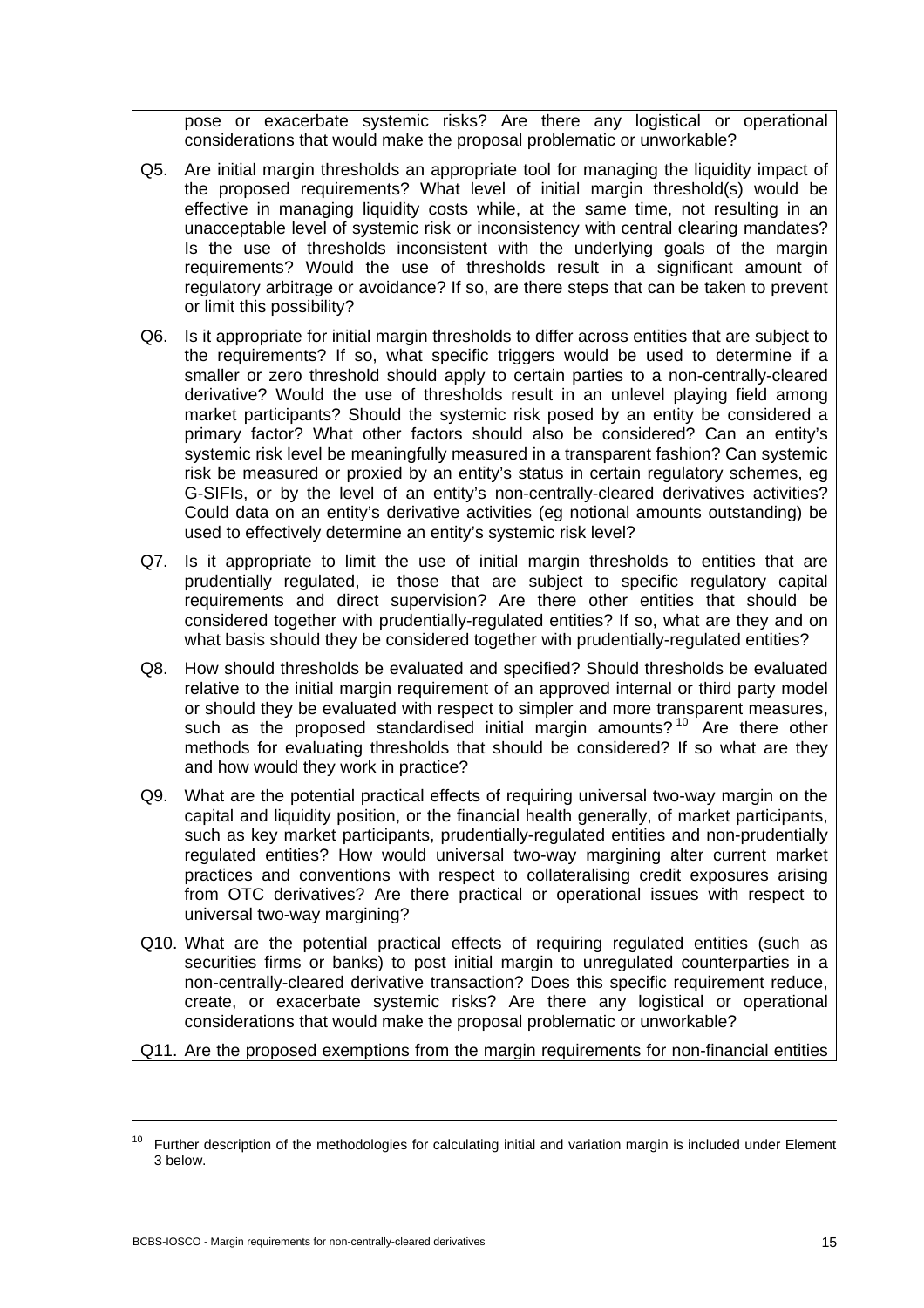that are not systemically important, sovereigns, and/or central banks appropriate?

Q12. Are there any specific exemptions that would not compromise the goal of reducing systemic risk and promoting central clearing that should be considered? If so, what would be the specific exemptions and why should they be considered?

## **Element 3: Baseline minimum amounts and methodologies for initial and variation margin**

#### **Background discussion**

A third key element of the margin requirements is the minimum, baseline amount of initial and variation margin that would be required to be collected for a non-centrally-cleared derivative and the methodologies by which that baseline amount would be calculated. The BCBS and IOSCO have evaluated the calculation of these baseline margin amounts by reference to the two underlying benefits of the margin requirements described in Part A – systemic risk reduction and promotion of central clearing. From the perspective of systemic risk reduction, the BCBS and IOSCO have considered the extent to which baseline margin amounts would be sufficient to offset any loss caused by the default of a counterparty with a high degree of confidence; this line of analysis involves calibrating baseline margin amounts relative to the current and potential exposure posed by particular derivative transactions. From the perspective of promoting central clearing, the BCBS and IOSCO are considering the costs associated with complying with the baseline margin requirements; this line of analysis involves calibrating baseline margin amounts relative to the costs of executing the same or similar transactions on a centrally-cleared basis. This consultation paper proposes a general framework for calculating baseline variation and initial margin that is intended to realise both benefits of margin requirements.

In terms of distinguishing baseline requirements for initial margin and variation margin, the BCBS and IOSCO have taken into account the differing form and purpose of each type of margin and their typical use in market practice.

Variation margin protects the transacting parties from the current exposure that has already arisen to one of the parties from changes in the mark-to-market value of the contract after the transaction has been executed. The amount of variation margin reflects the size of this current exposure. It depends on the mark-to-market value of the derivative at any point in time, and therefore can change over time.

Initial margin protects the transacting parties from the potential future exposure that could arise from future changes in the mark-to-market value of the contract during the time it takes to close out the position in the event that one or more counterparties default. The amount of initial margin reflects the size of the potential future exposure. It depends on a variety of factors, including how often the contract is re-valued, the volatility of the underlying instrument, and the expected duration of the contract close-out period, and can change over time, particularly where it is calculated on a portfolio basis and transactions are added to or removed from the portfolio on a continuous basis.

#### **Key principle**

The methodologies for calculating initial and variation margin that must serve as the baseline for margin that is collected from a counterparty should (i) be consistent across entities covered by the proposed requirements and reflect the potential future exposure (initial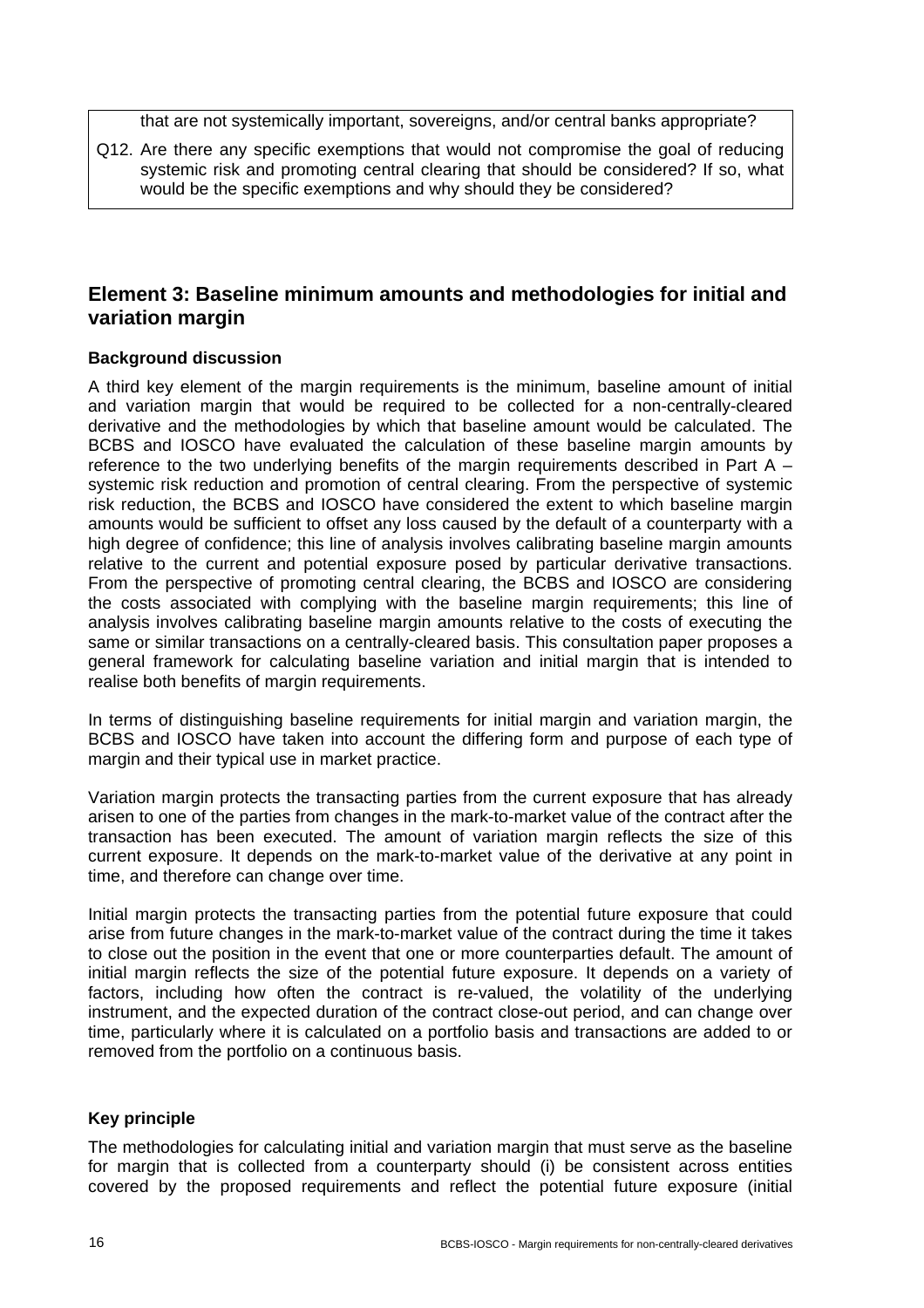margin) and current exposure (variation margin) associated with the particular portfolio of non-centrally-cleared derivatives at issue and (ii) ensure that all exposures are covered fully with a high degree of confidence.

#### **Proposed requirement – initial margin**

For purposes of informing the initial margin baseline, the potential future exposure of a noncentrally-cleared derivative should reflect an extreme but plausible estimate of an increase in the value of the instrument that is consistent with a one-tailed 99 percent confidence interval over a 10-day horizon,<sup>11</sup> based on historical data that incorporates a period of significant financial stress.<sup>12</sup>It is important that the initial margin amount be calibrated to a period of financial stress to ensure that sufficient margin will be available when it is most needed and to limit the extent to which margin can be procyclical. The required amount of initial margin may be calculated by reference to either (i) a quantitative portfolio margin model or (ii) a standardised margin schedule.

Non-centrally-cleared derivatives will often be exposed to a number of complex and interrelated risks. Internal or third-party quantitative models that assess these risks in a granular form can be useful for ensuring that the relevant initial margin amounts are calculated in an appropriately risk-sensitive manner. Moreover, current practice among a number of large and active CCPs is to use internal quantitative models when determining initial margin amounts.

Notwithstanding the utility of quantitative models, the use of such models is predicated on a satisfaction of several prerequisite conditions. First, any quantitative model that is used for initial margin purposes must be approved by the relevant supervisory authority. Models that have not been granted explicit approval must not be used for initial margin purposes. Models may either be internally developed or may be provided by third party vendors but in all such cases these models must be approved by the appropriate supervisory authority. Moreover, in the event that a third party-provided model is used for initial margin purposes, the model must be approved for use within each jurisdiction and by each institution seeking to use the model. There will be no presumption that approval by one supervisor in the case of one or more institutions will imply approval for a wider set of jurisdictions and/or institutions. Second, quantitative initial margin models must be subject to an internal governance process that continuously assesses the value of the model's risk assessments, tests the model's assessments against realised data and experience, and validates the applicability of the model to the derivatives for which it is being used. The process must take into account the complexity of the products covered (eg barrier options and other more complex structures). Similarly, an unregulated counterparty that wishes to use a quantitative model for initial margin purposes may use an approved initial margin model. These additional requirements are intended to ensure that the use of models does not lead to a lowering of margin standards. The use of models is also not intended to lower margin standards that may already exist in the context of some non-centrally-cleared derivatives. Rather, the use of models is intended to produce appropriately risk-sensitive assessments of potential future exposure so as to promote robust margin requirements.

 $11$  The 10-day requirement should apply in the case that variation margin is exchanged daily. If variation margin is exchanged at less than a daily frequency then the minimum horizon should be set equal to 10 days plus the number of days in between variation margin exchanges.

 $12$  Because of the discrete subset of transactions covered by the margin requirements, these assumptions differ somewhat from the assumptions used to calculate potential future exposure under the Basel regulatory capital framework for OTC derivatives.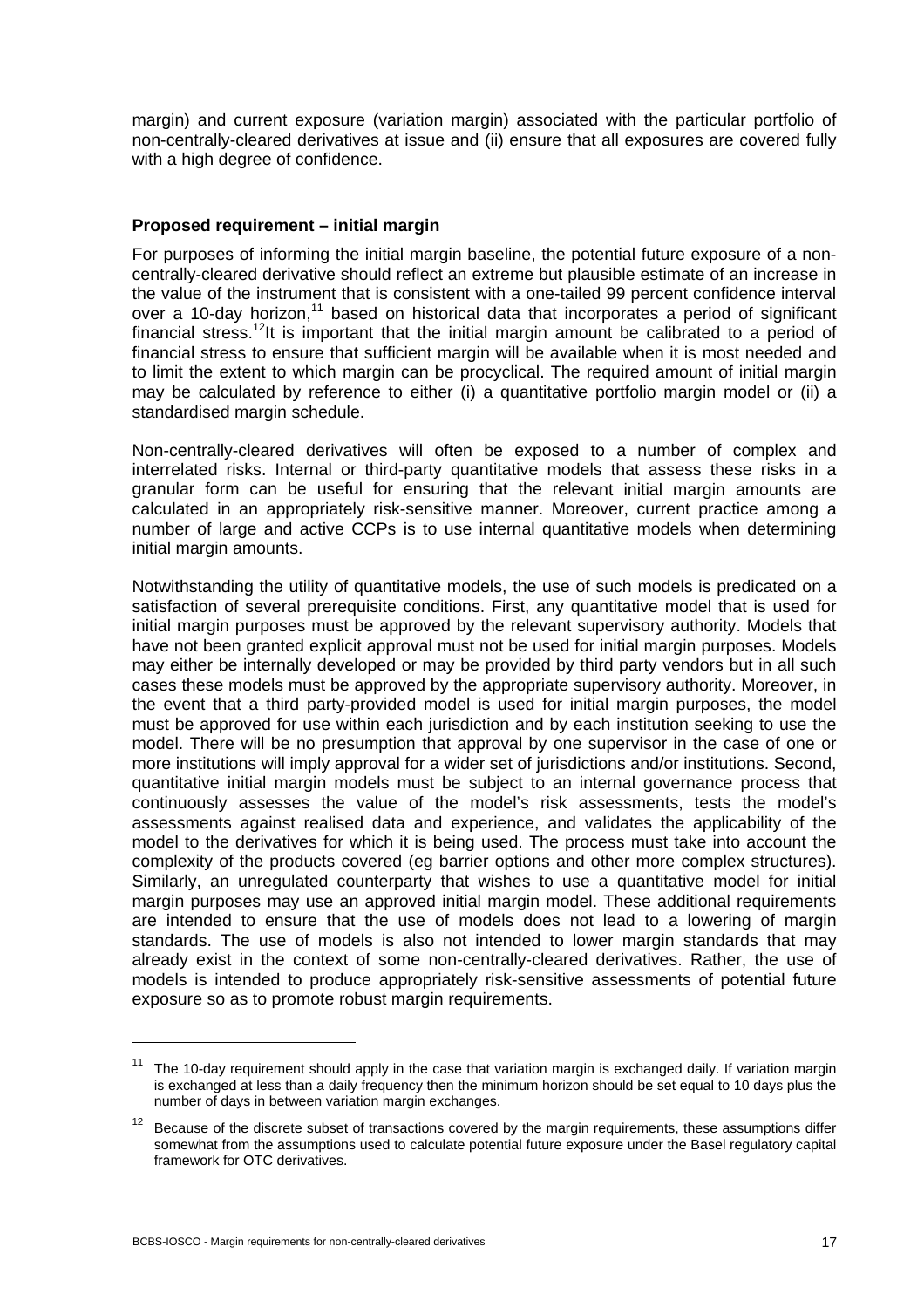Quantitative initial margin models may account for risk on a portfolio basis. More specifically, the initial margin model may consider all of the derivatives that are approved for model use that are subject to a single, legally enforceable netting agreement. Derivatives between counterparties that are not subject to the same, legally enforceable netting agreement must not be considered in the same initial margin model calculation. Derivative portfolios often are exposed to a number of offsetting risks that can and should be reliably quantified for the purposes of calculating initial margin requirements. At the same time, a distinction must be made between offsetting risks that can be reliably quantified and those that are more difficult to quantify. In particular, inter-relationships between derivatives in distinct asset classes, such as equities and commodities, are difficult to model and validate. Moreover, these sorts of relationships are prone to instability and may be more likely to break down in a period of financial stress. Accordingly, initial margin models may account for diversification, hedging and risk offsets **within** well-defined asset classes such as currency/rates, equity, credit and commodities, but not **across** such asset classes. However, any such incorporation of diversification, hedging and risk offsets with an initial margin model will require approval by the relevant supervisory authority. Initial margin calculations for derivatives in distinct asset classes must be performed without regard to derivatives in other asset classes. As a specific example, for a derivative portfolio consisting of a single credit derivative and a single commodity derivative, an initial margin calculation that uses an internal model would proceed by first calculating the initial margin requirement on the credit derivative and then calculating the initial margin requirement on the commodity derivative. The total initial margin requirement for the portfolio would be the sum of the two individual initial margin amounts.

While quantitative, portfolio-based initial margin models are useful and desirable if monitored and governed appropriately, there are some instances in which a simpler and less risksensitive approach to initial margin calculations may be warranted. In particular, smaller market participants may not wish to undertake or may be unable to undertake the time and expense of developing and maintaining a quantitative model. In addition, some market participants may value simplicity and transparency in initial margin calculations, without resort to a complex quantitative model. Further, a conservative alternative for calculating initial margin is needed in the event that no approved initial margin model exists to cover a specific transaction. Accordingly, the BCBS and IOSCO have provided a proposed initial margin schedule, included as Appendix A, which may be used to compute the amount of initial margin required on a set of derivative transactions. The schedule contemplates initial margin that varies according to asset class and tenor, but does not contemplate any additional variables in calculating initial margin. The required initial margin amount would be calculated by multiplying the margin rate in the provided schedule by the gross notional size of the derivative contract, and then repeating this calculation for each derivative contract.<sup>13</sup> The total amount of margin required on a portfolio would then be computed as the sum of the initial margin requirements on each derivative. Accordingly, the table does not account for hedging, diversification, or netting benefits. However, if a regulated entity is already using existing models to satisfy the requirements under its required capital regime, the appropriate supervisory authority may permit the use of the same models for initial margin purposes, so long as they are at least as conservative.

Subject to approval by the relevant supervisory authority, a limited degree of netting may be performed at the level of a specific derivative contract to compute the notional amount that is applied to the margin rate. As an example, one pay fixed interest rate swap with a maturity of 3 years and a notional of 100 could be netted against another pay floating interest rate swap with a maturity of 3 years and a notional of 50 to arrive at a single notional of 50 to which the appropriate margin rate would be applied. Derivatives with different fundamental characteristics such as underlying, maturity and so forth may not be netted against each other for the purpose of computing the notional amount against which the standardised margin rate is applied.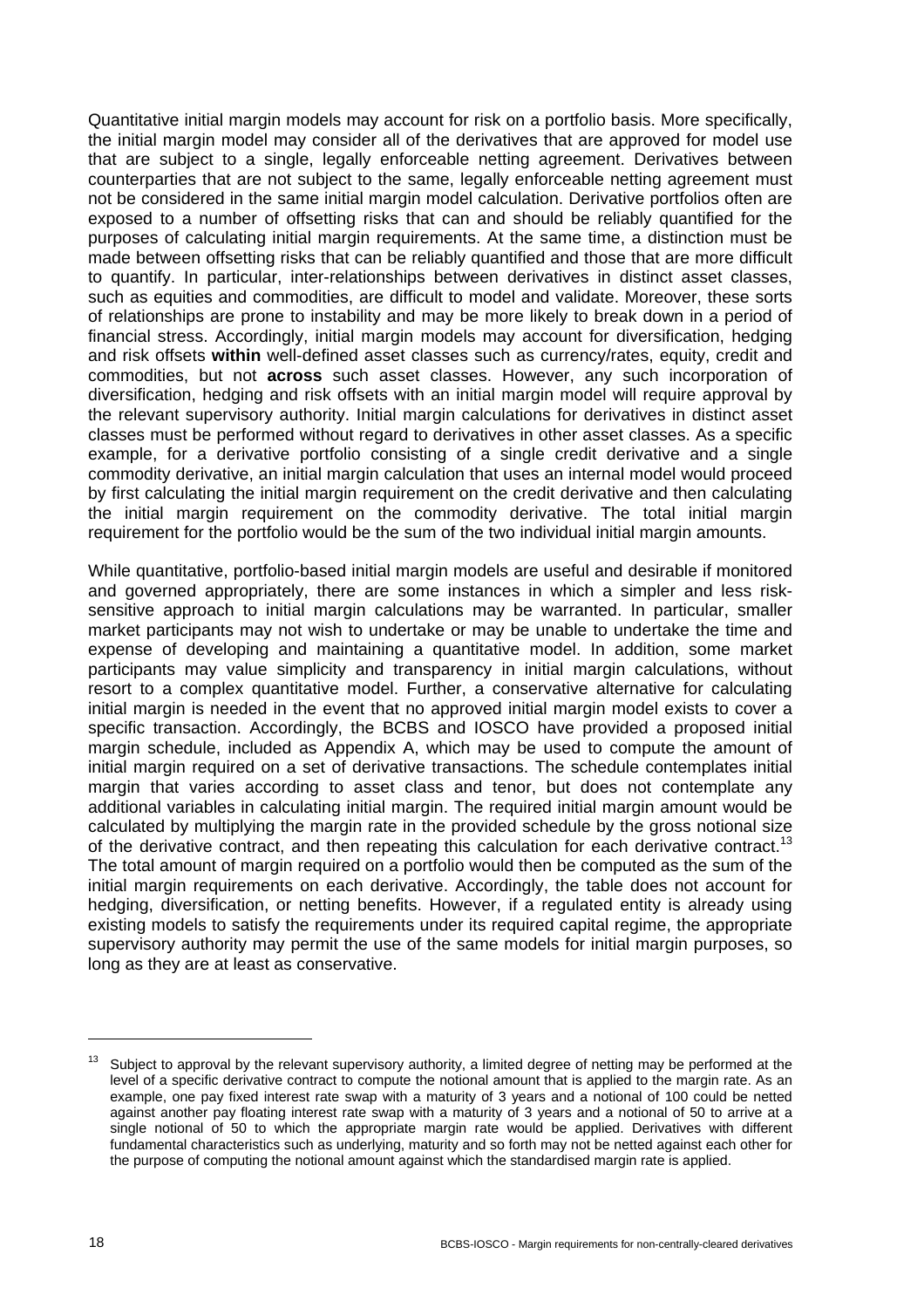Derivative market participants should not be allowed to switch between model- and schedule- based margin calculations in an effort to "cherry pick" the most favourable initial margin terms. Accordingly, the choice between model- and schedule- based initial margin calculations should be made on a consistent basis over time, for all transactions within the same well-defined asset class, and if applicable, should comply with any other requirements imposed by the entity's supervisory authority.

At the same time, it is quite possible that a market participant may use a model-based initial margin calculation for one class of derivatives in which it commonly deals and a schedulebased initial margin in the case of some derivatives that are less routinely employed in its trading activities. A firm needs not use only a model-based approach or only a schedulebased approach for the entirety of its derivative activities. Rather, this requirement is meant to ensure that market participants do not use model-based margin calculations in those instances in which such calculations are more favourable than schedule-based requirements and schedule-based margin calculations when those requirements are more favourable than model-based margin requirements.

Initial margin should be collected at the outset of a transaction, and collected thereafter on a routine and consistent basis upon changes in measured potential future exposure as trades are added to or subtracted from the portfolio. To mitigate procyclicality impacts, large, discrete calls for (additional) initial margin due to "cliff-edge" triggers should be largely discouraged.

The build-up of additional initial margin should be gradual so that it can be managed over time. Moreover, margin levels should be sufficiently conservative to avoid procyclicality, even during periods of low market volatility. The specific requirement that initial margin be set consistent with a period of stress is meant to limit procyclical changes in the amount of initial margin required.

Parties to derivative contracts should have rigorous and robust dispute resolution procedures in place with their counterparty before the onset of a transaction. In the event that a margin dispute arises, the collecting party should make all necessary and appropriate efforts, including timely initiation of dispute resolution protocols, to resolve the dispute and collect the required amount of initial margin in a timely fashion.

#### **Proposed requirement – variation margin**

For purposes of informing the variation margin baseline, the full net current exposure of the non-centrally-cleared derivative must be used.

To reduce adverse liquidity shocks and in order to effectively mitigate counterparty credit risk, variation margin should be calculated and collected for non-centrally-cleared derivatives subject to a single, legally enforceable netting agreement with sufficient frequency (eg daily). In addition, minimum transfer amounts (MTAs) should be set sufficiently low so as to ensure that current exposure does not build up before variation margin is exchanged between counterparties.

In addition, the valuation of a derivative's current exposure can be complex and, at times, become subject to question or dispute by one or both parties. Moreover, in the case of noncentrally-cleared derivatives, these instruments are likely to be relatively illiquid, often with little or no price transparency making the process of agreeing on current exposure amounts for variation margin purposes even more challenging.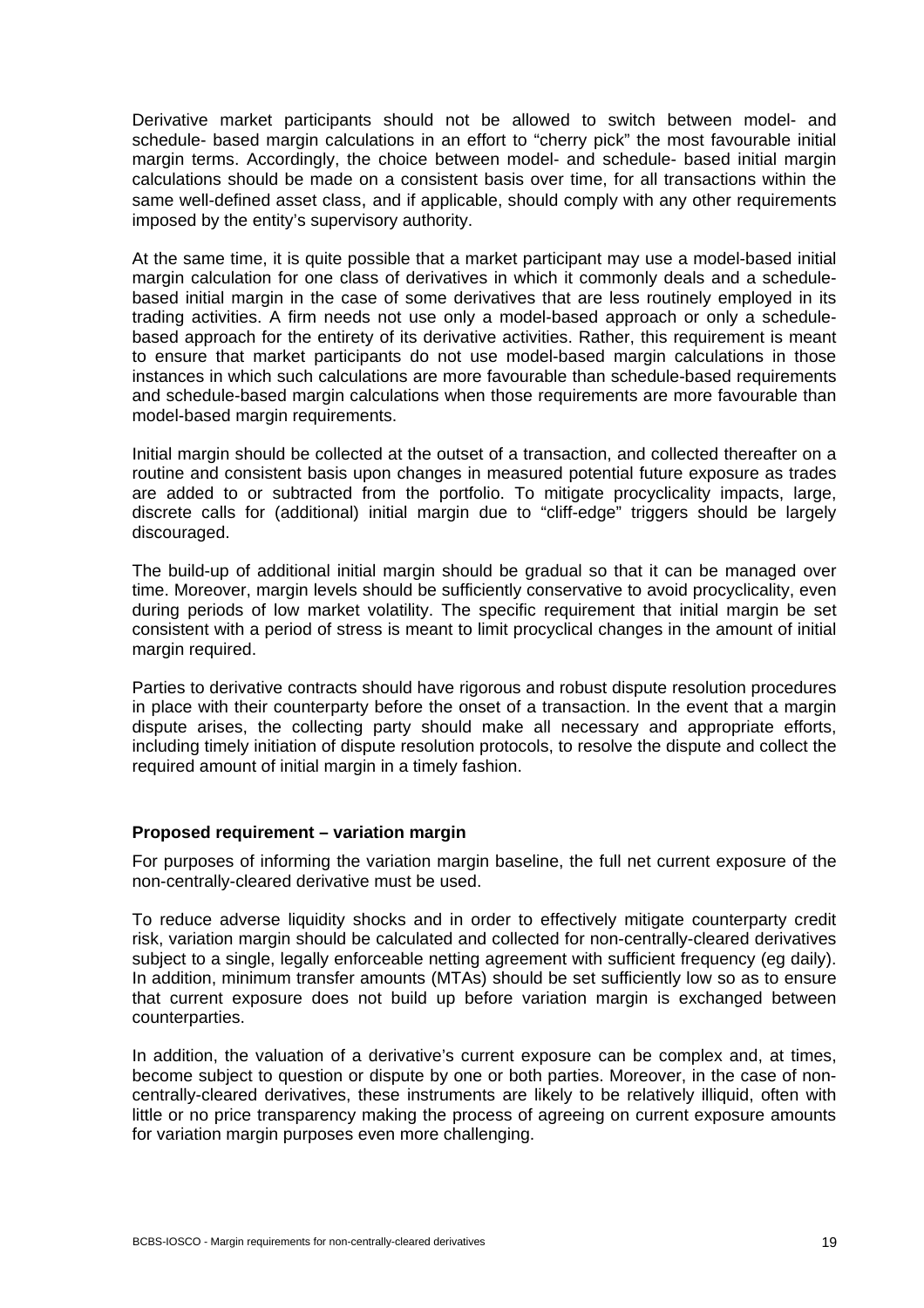As with initial margin, parties to derivative contracts should have rigorous and robust dispute resolution procedures in place with their counterparty before the onset of a transaction. In the event that a margin dispute arises, the collecting party should make all necessary and appropriate efforts, including timely initiation of dispute resolution protocols, to resolve the dispute and collect the required amount of variation margin in a timely fashion.

#### **Commentary**

Given the diversity of non-centrally-cleared derivatives, there may be practical difficulties for supervisors to stipulate in advance the margin level for each type of derivative. In addition, the pre-determined margin levels may become outdated as market conditions change. Accordingly, permitting the use of internal or third party models that have been approved by supervisors to calculate baseline initial margin amount is desirable as long as those models are appropriately supervised and are subject to internal governance standards. However, some firms may be unable or unwilling to develop internal margin calculation models that meet regulators' requirements. To provide a conservative alternative in those cases, the BCBS and IOSCO are proposing a standardised schedule that sets out the margin level for each broad category of derivative, in cases where an existing standardised schedule is not available for a regulated entity, as approved by an appropriate supervisory authority.

The existence of both a model-based and schedule-based initial margin standard provides derivative users with the possibility to choose between either approach. Derivative market participants should be able to choose between a more risk sensitive but potentially less transparent quantitative model and a less risk sensitive but more transparent initial margin schedule for calculating initial margin amounts. At the same time, derivative market participants should not be allowed to switch between model- and schedule- based margin calculations in an effort to cherry pick the most favourable initial margin terms. Accordingly, the choice between a model and schedule based initial margin calculations should be made on a consistent basis over time.

While regulatory approval, internal governance standards and limitations on the extent of hedging and diversification all work to ensure that initial margin models are used prudently and thoughtfully when determining initial margin levels, the BCBS and IOSCO are also concerned about the possibility that models may result in disparities in margin requirements between cleared and non-cleared derivatives as well as disparities between initial margin requirements across financial institutions that make use of internal models. In particular, initial margin amounts are a primary dimension along which derivative market participants may seek to establish a competitive advantage. In order to ensure that margin models do not provide an undue advantage to non-centrally-cleared derivatives or to a particular set of financial institutions, initial margin requirements generated by models should be examined and these results should be compared across financial institutions as well as with initial margins that are required on similar cleared derivatives. Data on margin levels could be collected and reviewed on a systematic basis or on an occasional basis as the need arises. Moreover, the set of products examined in the data collection could be fixed over time or could evolve over time as market practices change. No firm decisions have yet been made regarding the form that this analysis will take.

The applicable netting agreements used by market participants will need to be effective under the laws of the relevant jurisdictions and supported by periodically-updated legal opinions. Supervisory authorities and relevant market participants should consider how those requirements could best be complied with in practice.

The BCBS and IOSCO also recognise that national supervisors may wish to alter margin requirements to achieve macroprudential outcomes, such as limiting the build-up of leverage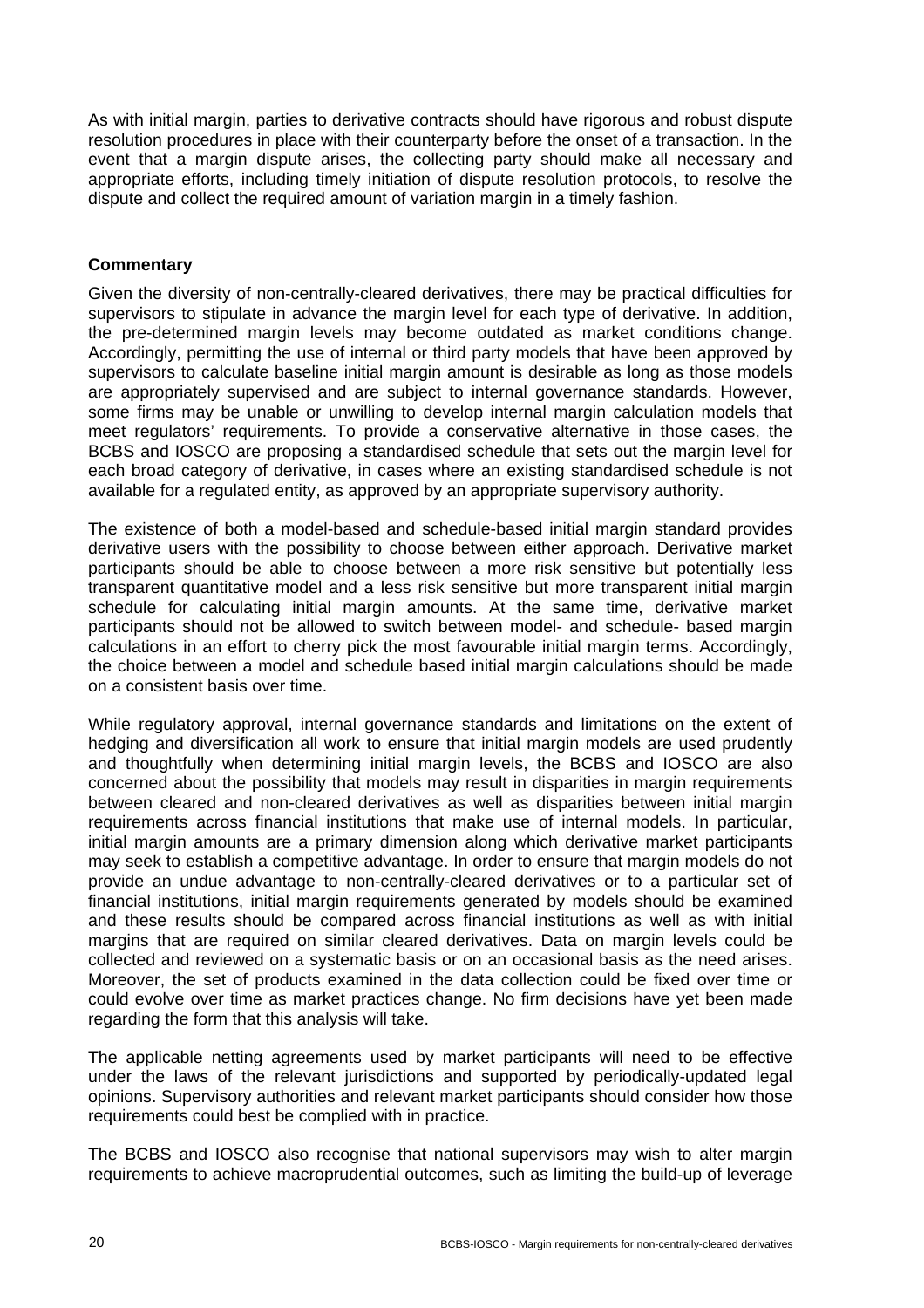and the expansion of balance sheets. One method for achieving this may be for the relevant authority to impose a macroprudential 'add-on' or buffer on top of baseline (or minimum) margin levels. Although no conclusions have been reached on this issue, the BCBS and IOSCO continue to give further consideration to the coordination issues that may arise in this respect.

The BCBS and IOSCO seek comment on the proposed methodologies, including specific margin schedule that has been proposed.

- Q13. Are the proposed methodologies for calculating initial margin appropriate and practicable? With respect to internal models in particular, are the proposed parameters and prerequisite conditions appropriate? If not, what approach to the calculation of baseline initial margin would be preferable and practicable, and why?
- Q14. Should the model-based initial margin calculations restrict diversification benefits to be operative within broad asset classes and not across such classes as discussed above? If not, what mitigants can be used to effectively deal with the concerns that have been raised?
- Q15. With respect to the standardised schedule, are the parameters and methodologies appropriate? Are the initial margin levels prescribed in the proposed standardised schedule appropriately calibrated? Are they appropriately risk sensitive? Are there additional dimensions of risk that could be considered for inclusion in the schedule on a systematic basis?
- Q16. Are the proposed methodologies for calculating variation margin appropriate? If not, what approach to the calculation of baseline variation margin would be preferable, and why?
- Q17. With what frequency should variation margin payments be required? Is it acceptable or desirable to allow for less frequent posting of variation margin, subject to a corresponding increase in the assumed close out horizon that is used for the purposes of calculating initial margin?
- Q18. Is the proposed framework for variation margin appropriately calibrated to prevent unintended procyclical effects in conditions of market stress? Are discrete calls for additional initial margin due to "cliff-edge" triggers sufficiently discouraged?
- Q19. What level of minimum transfer amount effectively mitigates operational risk and burden while not allowing for a significant build-up of uncollateralised exposure?

## **Element 4: Eligible collateral for margin**

#### **Background discussion**

Even in cases where margin is collected in an amount sufficient to fully protect a firm from the default of a derivative counterparty, the firm may nonetheless be exposed to loss if that margin is not in a form that can be readily liquidated at full value at the time of default, particularly during a period of financial stress.

Accordingly, the BCBS and IOSCO have considered the types of collateral that should be deemed eligible for use in meeting the margin requirements, evaluating several different approaches. One approach would be to limit eligible collateral to only the most liquid, highest-quality assets, such as cash and high-quality sovereign debt, on the grounds that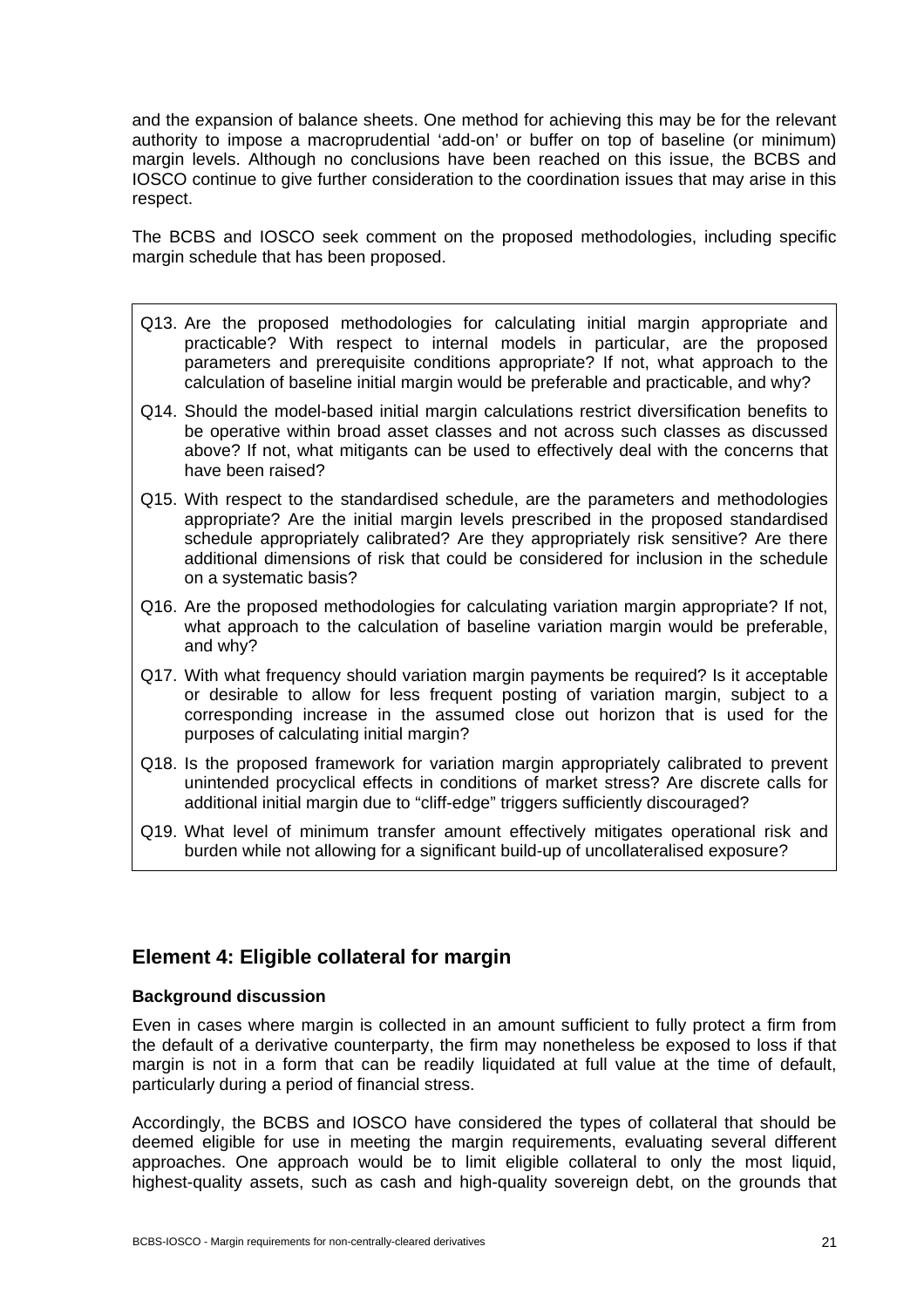doing so would best ensure the value of collateral held as margin could be fully realised in a period of financial stress. Another approach would be to permit a broader set of eligible collateral, including assets like liquid equity securities and corporate bonds, and address the potential volatility of such assets through application of appropriate haircuts to their valuation for margin purposes. Potential advantages of the latter approach would include (i) a reduction of the potential liquidity impact of the margin requirements by permitting firms to use a broader array of assets to meet margin requirements and (ii) better alignment with central clearing practices, in which CCPs frequently accept a broader array of collateral, subject to collateral haircuts. After evaluating each of these alternatives, the BCBS and IOSCO have proposed the second approach (broader eligible collateral).

#### **Key principle**

To ensure that assets collected as collateral for initial and variation margin purposes can be liquidated in a reasonable amount of time to generate proceeds that could sufficiently protect collecting entities covered by the proposed requirements from losses on non-centrallycleared derivatives in the event of a counterparty default, these assets should be highly liquid and should, after accounting for an appropriate haircut, be able to hold their value in a time of financial stress. The set of eligible collateral should recognise that assets that are liquid in normal market conditions may rapidly become illiquid in times of financial stress. In addition to having good liquidity, eligible collateral should not be exposed to excessive credit, market and FX risk. To the extent that the value of the collateral is exposed to credit, market, liquidity and FX risks (including through differences between the currency of the collateral asset and the currency of settlement), appropriately risk-sensitive haircuts should be applied. More importantly, the value of the collateral should not exhibit a significant correlation with the creditworthiness of the counterparty or the value of the underlying non-centrally-cleared derivatives portfolio in such a way that would undermine the effectiveness of the protection offered by the margin collected (ie the so-called "wrong way risk"). Accordingly, securities issued by the counterparty or its related entities should not be accepted as collateral. Accepted collateral should also be reasonably diversified.

#### **Proposed requirement**

As a guide, examples of the types of eligible collateral that satisfy the key principle would generally include:

- Cash;
- High quality government and central bank securities;
- High quality corporate bonds;
- High quality covered bonds;
- Equities included in major stock indices; and
- Gold.

**The illustrative list above should not be viewed as being exhaustive**. Additional assets and instruments that satisfy the key principle may also serve as eligible collateral. Also, in different jurisdictions, some particular forms of collateral may be more abundant or generally available due to institutional market practices or norms. Eligible collateral can be denominated in any currency in which payment obligations under the non-centrally-cleared derivative may be made, or in highly-liquid foreign currencies subject to appropriate haircuts to reflect the inherent FX risk involved.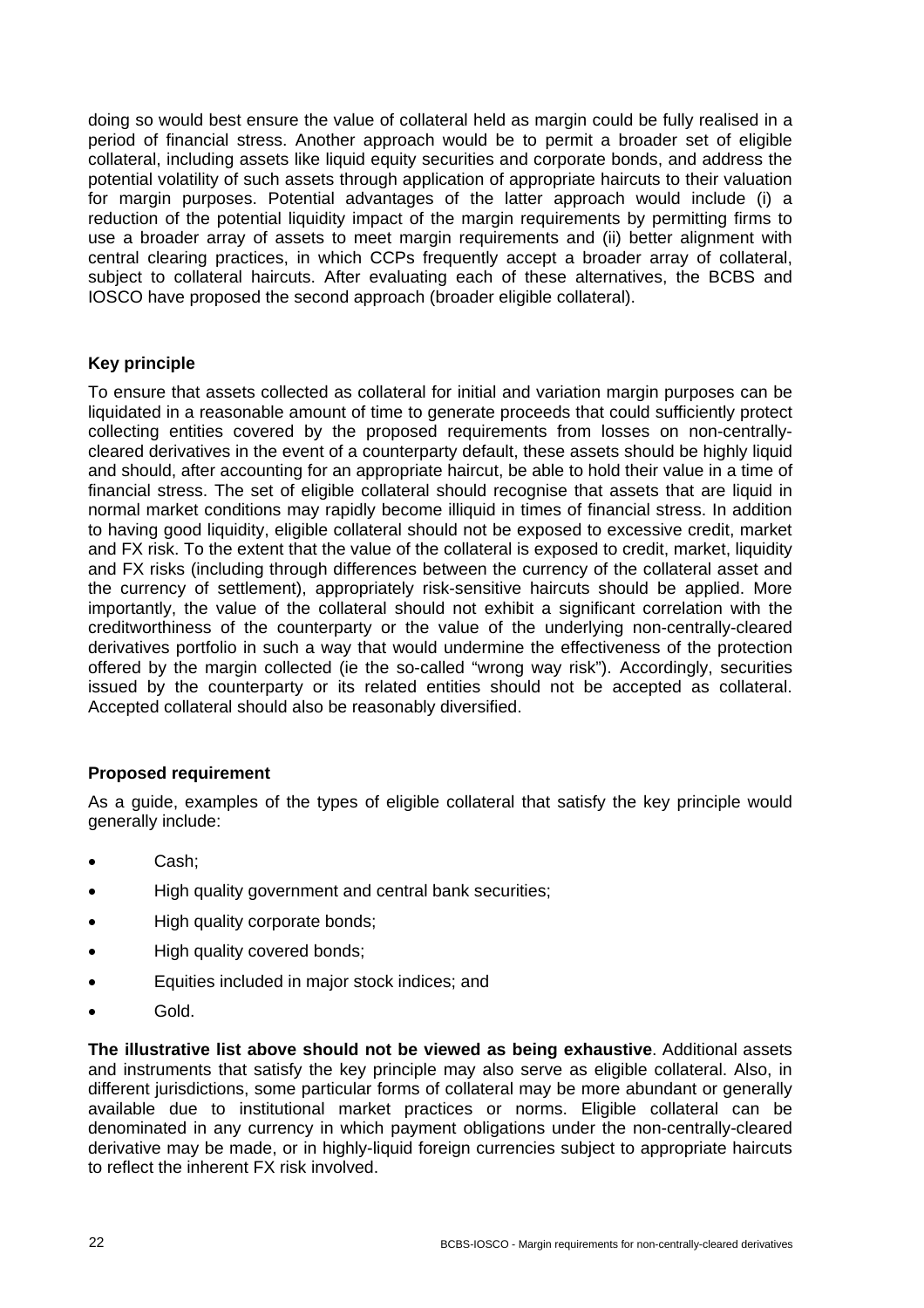Potential methods for determining appropriate haircuts could include either internal or thirdparty quantitative model-based haircuts or schedule-based haircuts. Each alternative is briefly discussed below.

As in the case of initial margin models, risk-sensitive quantitative models, both internal or third party, could be used to establish haircuts so long as the model is approved by supervisors and is subject to appropriate internal governance standards. As in the case of initial margin models, an unregulated derivative counterparty may use an approved quantitative model. In addition to the points regarding the use of internal models discussed in the context of initial margin, the BCBS and IOSCO also note that eligible collateral may vary across national jurisdictions owing to differences in the availability and liquidity of certain types of collateral. As a result, it may be difficult to establish a standardised set of haircuts that would apply to all types of collateral across all jurisdictions that are consistent with the key principle.

In addition to haircuts based on quantitative models, as in the case of initial margin, derivative counterparties should also have the option of using standardised haircuts that would provide transparency and limit procyclical effects. The BCBS and IOSCO have proposed a standardised schedule of haircuts for the list of assets appearing above. The haircut levels are derived from the standard supervisory haircuts adopted in the Basel Accord's comprehensive approach to collateralised transactions framework, and can be found in Appendix B. In the event that the BCBS chooses to make changes to these haircuts for regulatory capital purposes, the BCBS and IOSCO would expect to adopt these changes in the context of the margin requirements for non-centrally-cleared derivatives absent a compelling policy reason not to do so. However, if a regulated entity is subject to an existing standardised, haircut-based approach under its required capital regime, the appropriate supervisory authority may permit the use of the same haircuts for initial margin purposes, so long as they are at least as conservative. While haircuts serve a critical risk management function in ensuring that pledged collateral is sufficient to cover margin needs in a time of financial stress, other risk mitigants should also be considered when accepting non-cash collateral. In particular, entities covered by the proposed requirements should ensure that the collateral collected is not overly concentrated in terms of an individual issuer, issuer type and asset type.

In the event that a dispute arises over the value of eligible collateral, the collecting party should make all necessary and appropriate efforts, including timely initiation of dispute resolution protocols, to resolve the dispute and collect any required margin in a timely fashion.

#### **Commentary**

Market conditions and asset availability differ across jurisdictions. National supervisors should develop their own list of eligible collateral assets based on the key principle, taking into account the conditions of their own markets and making reference to the list of examples of eligible collateral under the proposed requirement section. Allowing jurisdictions to develop their own list of eligible collateral assets is expected to reduce margining requirements' impact on the liquidity and prices of eligible assets, reduce concentration risk, and provide sufficient flexibility to permit new assets to serve as collateral in the future as markets evolve.

Subject to meeting the key principle, the scope of eligible collateral assets should be kept broad, with appropriate haircuts. It is expected that demand for high quality liquid assets may increase with the implementation of various regulatory reforms, including central-clearing, margin requirements for non-centrally-cleared derivatives and Basel liquidity requirements.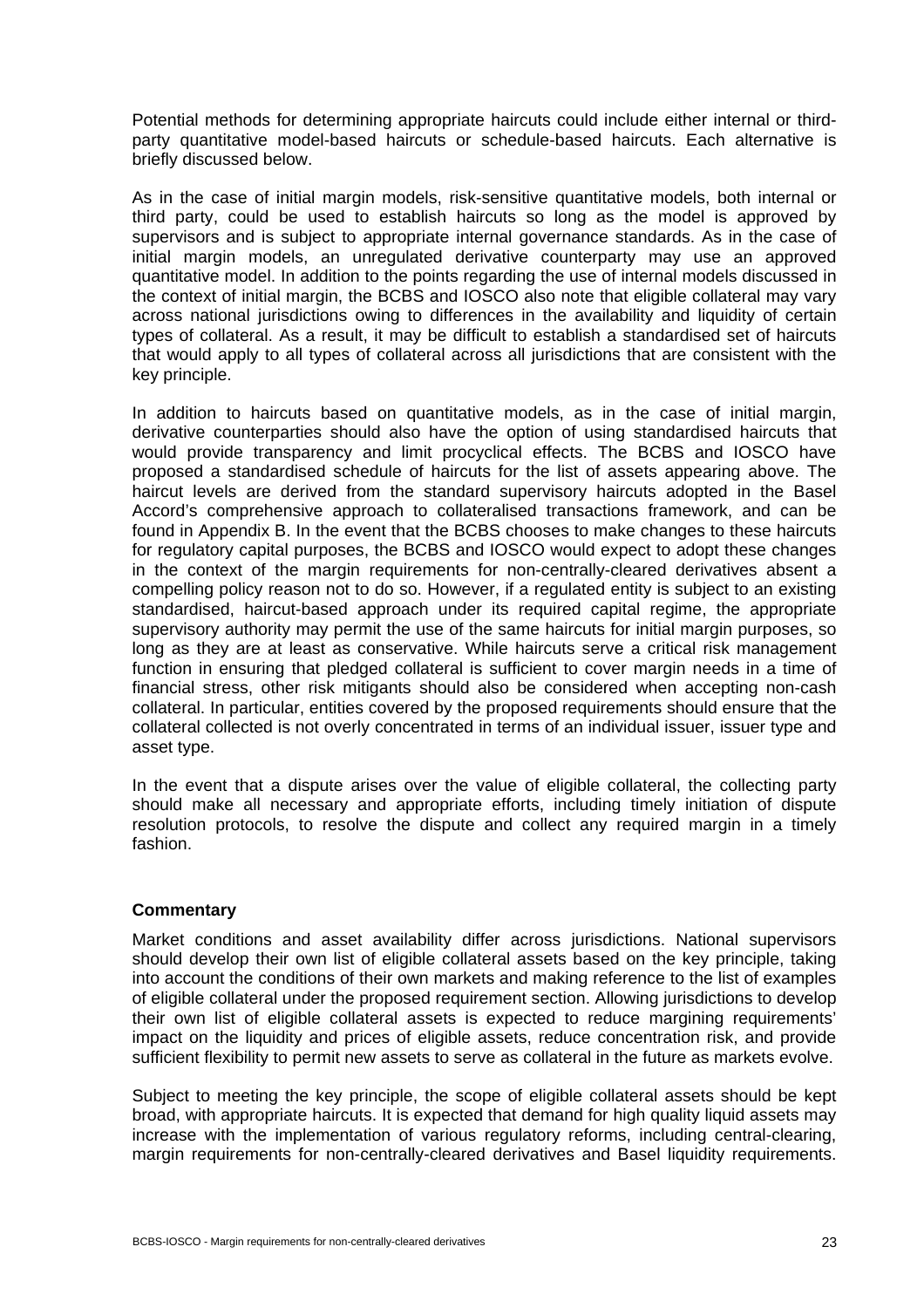Keeping the scope of eligible assets broad may help relieve pressure on the supply of eligible collateral assets. It may also help avoid concentration risks.

Haircut requirements should be transparent and easy to calculate, so as to facilitate payments between counterparties, avoid disputes and reduce overall operational risk. Haircut levels should be risk-based and should be calibrated appropriately to reflect the underlying risks that affect the value of eligible collateral, such as market price volatility, liquidity, credit risk and FX volatility, during both normal and stressed market conditions. Haircuts should be set conservatively to avoid procyclicality. For example, haircuts should be set at a sufficiently high level during "good times" such that the need for sharp and sudden increases in times of stress can be avoided.

Given the diversity of eligible collateral assets, there may be practical difficulties for supervisors to stipulate in advance the haircut level for each type of collateral. The predetermined haircut levels may also become outdated as market conditions change. Adopting internal or third party models that have been approved by supervisors to calculate haircut level may therefore be desirable. However, some firms may be unable or unwilling to develop internal haircut calculation models that meet regulators' requirements. To provide a conservative alternative in those cases, the BCBS and IOSCO have proposed a set of standardised haircuts that can be used in lieu of model-based haircuts.

Schedule-based haircuts should be sufficiently stringent so that firms have an incentive to develop internal models. To prevent firms from selectively applying the standardised tables where this would produce a lower haircut, firms would have to adopt either the standardised tables approach or internal/third party models approach consistently over time for all the collateral assets within the same well-defined asset class.

The BCBS and IOSCO seek comment on the proposed approach to eligible collateral, including the standardised haircuts proposed.

- Q20. Is the scope of proposed eligible collateral appropriate? If not, what alternative approach to eligible collateral would be preferable, and why?
- Q21. Should concrete diversification requirements, such as concentration limits, be included as a condition of collateral eligibility? If so, what types of specific requirements would be effective? Are the standardised haircuts prescribed in the proposed standardised haircut schedule sufficiently conservative? Are they appropriately risk sensitive? Are they appropriate in light of their potential liquidity impact? Are there additional assets that should be considered in the schedule of standardised haircuts?

## **Element 5: Treatment of provided margin**

#### **Background discussion**

The legal capacity in which initial margin is held or exchanged can have a significant influence on how effective that margin is in protecting a firm from loss in the event of the default of a derivatives counterparty. In particular, when two parties to a derivatives transaction exchange initial margin with one another on a net or commingled basis, there can be little or no actual increase in the extent to which either firm is protected from the default of the other. Although a firm has received initial margin as collateral, the firm also now bears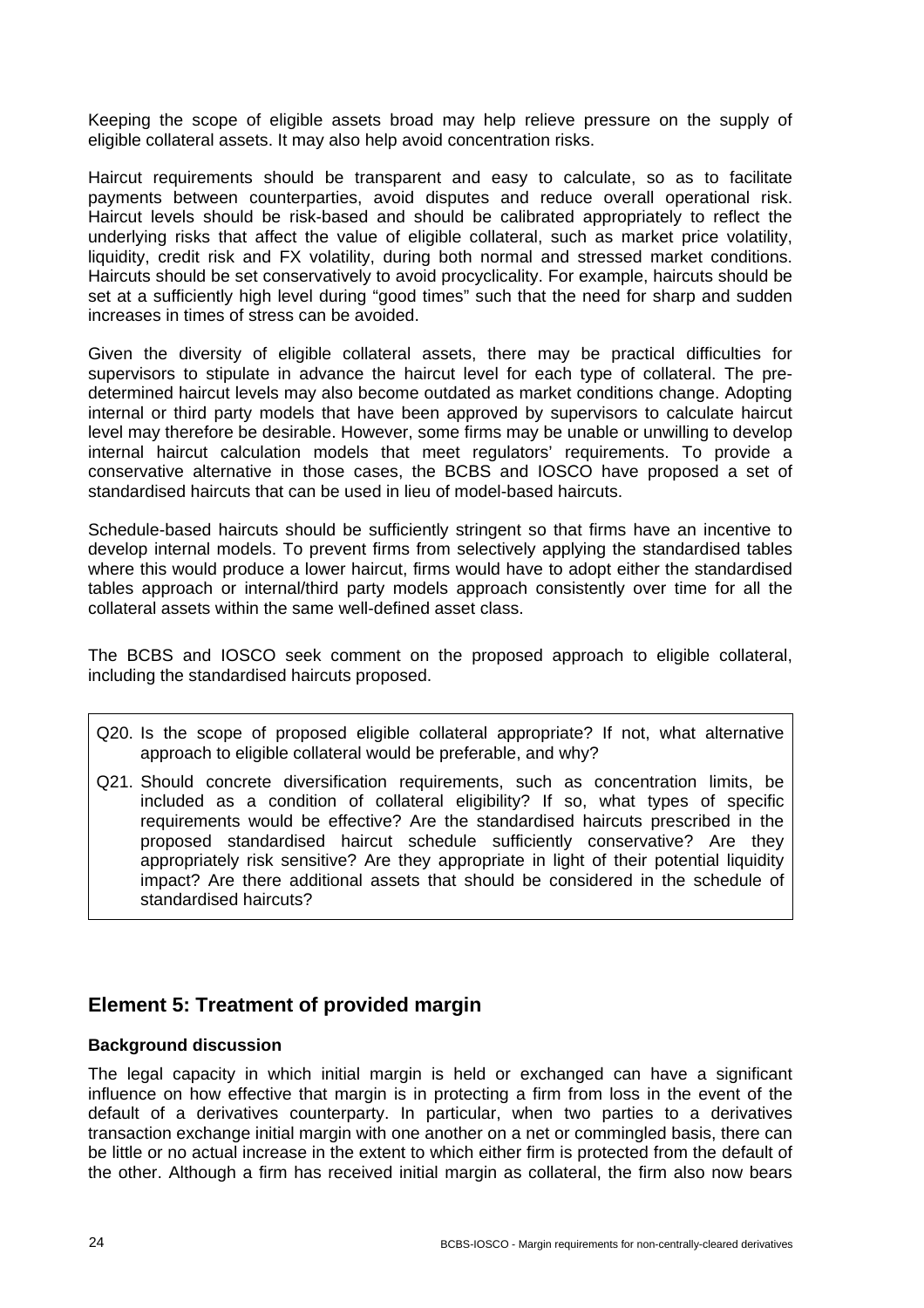the risk of additional loss on the initial margin that it has provided to the counterparty if the counterparty defaults, which may offset some or all of the benefits of initial margin received. The risk would be exacerbated if the counterparty re-hypothecates or re-uses the provided margin, which could result in third parties having legal or beneficial title over the margin, or a merging or pooling of the margin with assets belonging to the others as a result of which the firm's claim to the margin becomes entangled in legal complications, thus delaying or even denying the return of re-hypothecated / re-used assets in the event that the counterparty defaults.

Under current market practices, the exchange of two-way initial margin in bilateral trades is not universal. Accordingly, requiring the segregation or other protection of initial margin collateral may create material incremental liquidity demands and trading costs relative to current practices, as (i) firms would be required to divert significantly more liquid assets to provide initial margin to counterparties on a gross, rather than net, basis, and (ii) firms would no longer retain the ability to use initial margin collected as a source of funding, for rehypothecation or re-use, or for other discretionary purposes.

Given the potential for the net treatment of provided margin to undermine the general benefits of the proposed margin requirements, there was broad consensus among the BCBS and IOSCO that the proposed requirements should address these risks by requiring the gross exchange and the segregation or other effective protection of provided initial margin, so as to preserve its capacity to fully offset the risk of loss in the event of the default of a derivatives counterparty.

#### **Key principle**

Because the exchange of initial margin on a net basis may be insufficient to protect two market participants with large, gross derivatives exposures to one another in the case of one of those firm's failure, the gross initial margin between such firms should be exchanged. Initial margin collected should be held in such a way as to ensure that (i) the margin collected is immediately available to the collecting party in the event of the counterparty's default, and (ii) the collected margin must be subject to arrangements that fully protect the posting party in the event that the collecting party enters bankruptcy to the extent possible under applicable law. Jurisdictions are encouraged to review the relevant local laws to ensure that collateral can be sufficiently protected in the event of bankruptcy.

#### **Proposed requirement**

Initial margin should be exchanged on a gross basis and held in a manner consistent with the key principle above. Cash and non-cash collateral collected as initial margin should not be re-hypothecated or re-used.

#### **Commentary**

There are many different ways to protect provided margin, but each carries its own risk. For example, the use of third party custodians is generally considered to offer the most robust protection, but there have been cases where access to assets held by third party custodians has been limited or practically difficult. The level of protection would also be affected by the local bankruptcy regime, and would vary across jurisdictions.

There was broad consensus within the BCBS and IOSCO that in order to achieve the key principle above, assets collected as initial margin should not be re-hypothecated or re-used.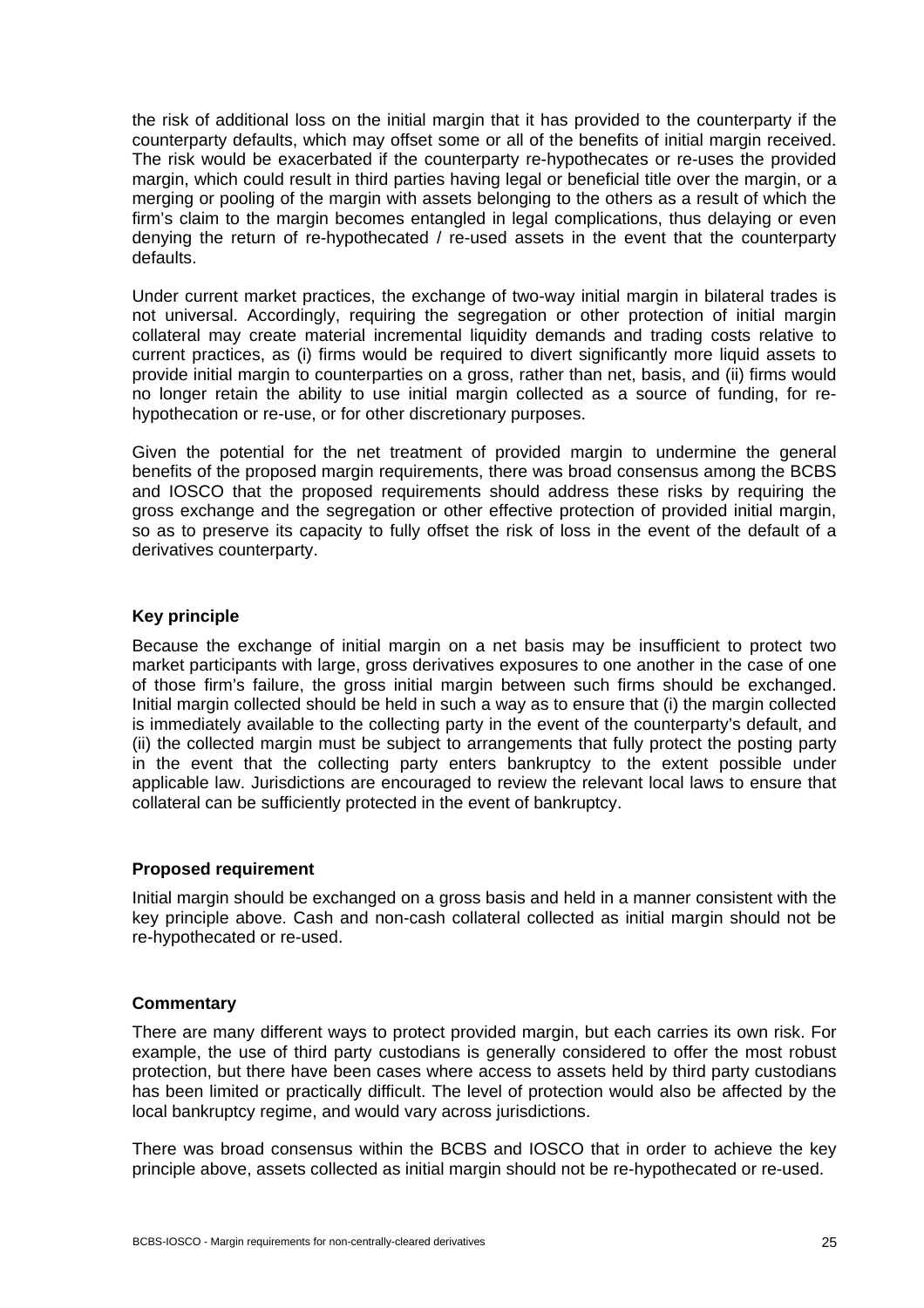While there was broad consensus that re-hypothecation or re-use of initial margin should be prohibited in order to ensure that property would be readily available to derivative counterparties if the receiving firm failed, the US SEC has raised a question as to whether rehypothecation or re-use of initial margin should be permissible, in very limited circumstances, provided that initial margin was subject to a protection regime reasonably designed to ensure that property could be returned promptly if the firm failed. Such a protection regime would include certain requirements such as requirements that (i) customer assets must be segregated from the firm's proprietary assets and could not be used for proprietary purposes, (ii) if initial margin were re-hypothecated, the receiving firm must continue to treat those assets as customer assets; and (iii) the applicable insolvency regime also must provide the counterparty with a first priority claim on the initial margin it had deposited with the failed firm.

Different ways to protect provided margin may also have unequal implications on different market participants. The US SEC, for example, has pointed out that, the requirement may impose a disproportionate impact on US SEC-registered broker-dealers in comparison to banks, as a result of the differences in regulatory capital treatment of the initial margin deposited with third party custodians. Jurisdictions are encouraged to review the relevant local regulatory requirements to ensure a level playing field across all market participants.

The BCBS and IOSCO seek comment on the proposed approach to the treatment of provided margin.

- Q22. Are the proposed requirements with respect to the treatment of provided margin appropriate? If not, what alternative approach would be preferable, and why? Should the margin requirements provide greater specificity with respect to how margin must be protected? Is the proposed key principle and proposed requirement adequate to protect and preserve the utility of margin as a loss mitigants in all cases?
- Q23. Is the requirement that initial margin be exchanged on a gross, rather than net basis, appropriate? Would the requirement result in large amounts of initial margin being held by a potentially small number of custodian banks and thus creating concentration risk?
- Q24. Should collateral be allowed to be re-hypothecated or re-used by the collecting party? Are there circumstances and conditions, such as requiring the pledgee to segregate the re-hypothecated assets from its proprietary assets and treating the assets as customer assets, and/or ensuring that the insolvency regime provides the pledger with a first priority claim on the assets that are re-hypothecated in the event of a pledgee's bankruptcy, under which re-hypothecation could be permitted without in any way compromising the full integrity and purpose of the key principle? What would be the systemic risk consequences of allowing re-hypothecation or re-use?

#### **Element 6: Treatment of transactions with affiliates**

#### **Background discussion**

Derivative transactions between affiliated entities, particularly where they are not subject to consolidated supervision, present special issues in the context of margin requirements. On the one hand, affiliated entities often make risk management and other decisions on a consolidated basis, and have valid business reasons to structure arrangements between affiliated entities for reasons other than avoiding losses at one affiliate in the event the other affiliate defaults. On the other hand, particularly in the cross-border context, significant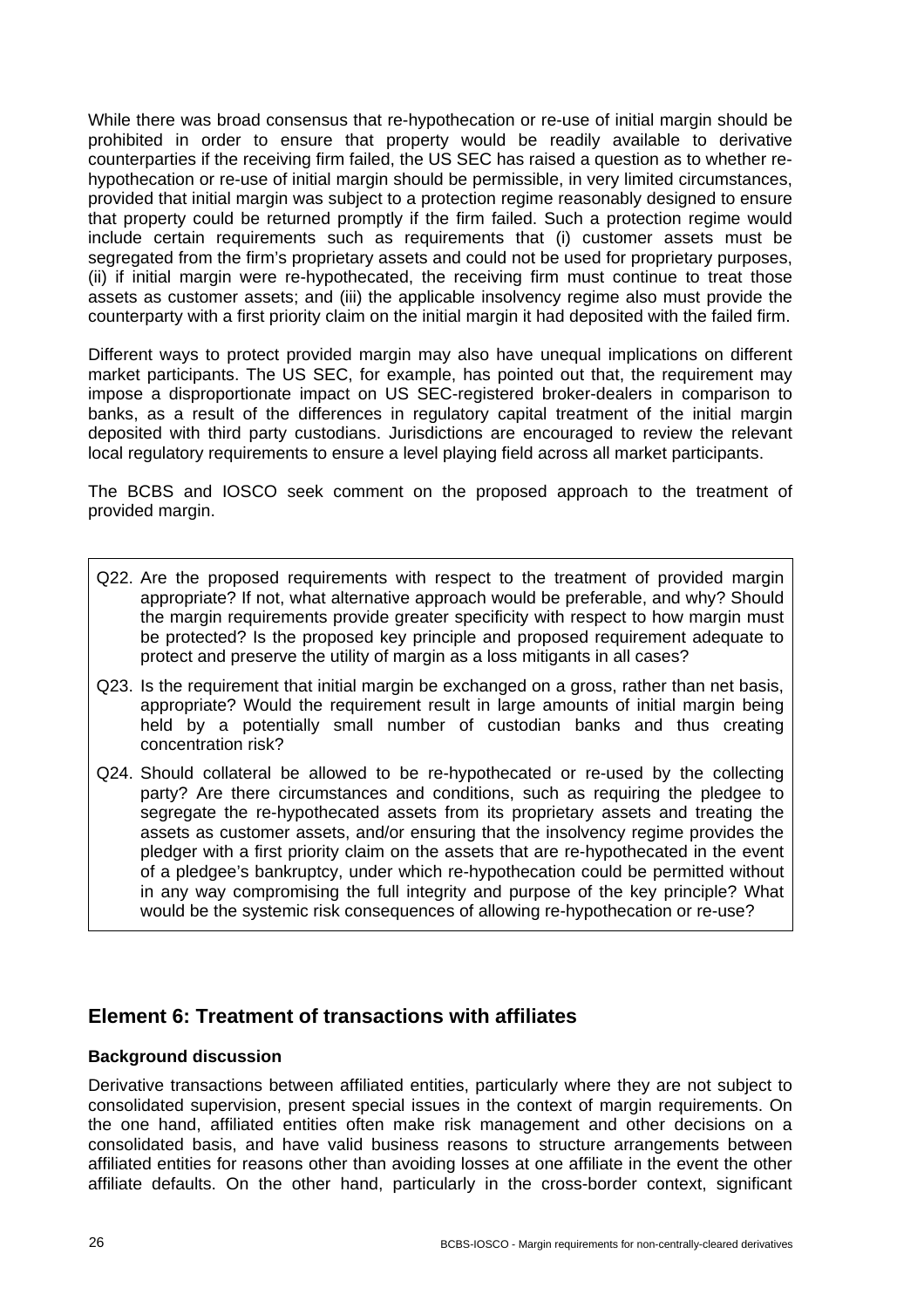exposure to the default of an affiliated derivatives counterparty, particularly one that is not subject to consolidated supervision and or lacking in strong parent company support, could pose the same or similar systemic risks as exposure to unaffiliated counterparties.

Although current market practices on this point vary, the exchange of initial or variation margin by affiliated parties to a non-centrally-cleared derivative is not customary. Accordingly, extending the initial margin requirements to such transactions would likely create additional liquidity demands for firms engaging in such transactions. However, since the posting of variation margin from one affiliated entity to another simply involves the movement of collateral among affiliated entities, it should generally not create incremental liquidity demands on a net, consolidated basis, though it may constrain a consolidated firm's discretion to hold existing liquidity resources at one affiliate rather than another.

The BCBS and IOSCO considered several approaches to the treatment of affiliate transactions. One approach would be to subject such transactions to the same margin requirements applicable to transactions with non-affiliates. The advantage of this approach would be that it would fully extend the systemic risk reduction benefits of the margin requirements to intra-group arrangements; however, doing so would require a corresponding increase in liquidity demands on the relevant firm. Another approach would be to fully exempt such transactions from the margin requirements, thereby eliminating any incremental liquidity demands, but also providing no reduction in the systemic risk posed by such transactions.

There was general consensus among the BCBS and IOSCO on a compromise approach pursuant to which non-centrally-cleared derivatives between affiliated entities would be subject to variation margin requirements, but with initial margin requirements left to national discretion. The BCBS and IOSCO believe that this compromise approach represents a reasonable balance of the policy benefits and implementation costs of the proposed margin requirements.

#### **Key principle**

Transactions between a firm and its affiliates should be subject to appropriate variation margin arrangements to prevent the accumulation of significant current exposure to any affiliated entity arising out of non-centrally-cleared derivatives.

#### **Proposed requirement**

Full variation margin should be exchanged between affiliates.

In terms of initial margin, local supervisors should review their own market conditions and put in place requirements as appropriate.

#### **Commentary**

Requiring variation margin on inter-affiliate transactions is advisable as it presents no net costs to a group but does protect against the possibility that one affiliate builds up a large and uncollateralised exposure to another affiliate or parent that could jeopardise the entire group.

Despite the BCBS and IOSCO consensus view and proposal that variation margin be required on transactions between affiliates, some members believe that an exchange of variation margin is not necessary between affiliates, subject to compliance with specific criteria specified by the appropriate supervisory authority (eg requirements that the affiliates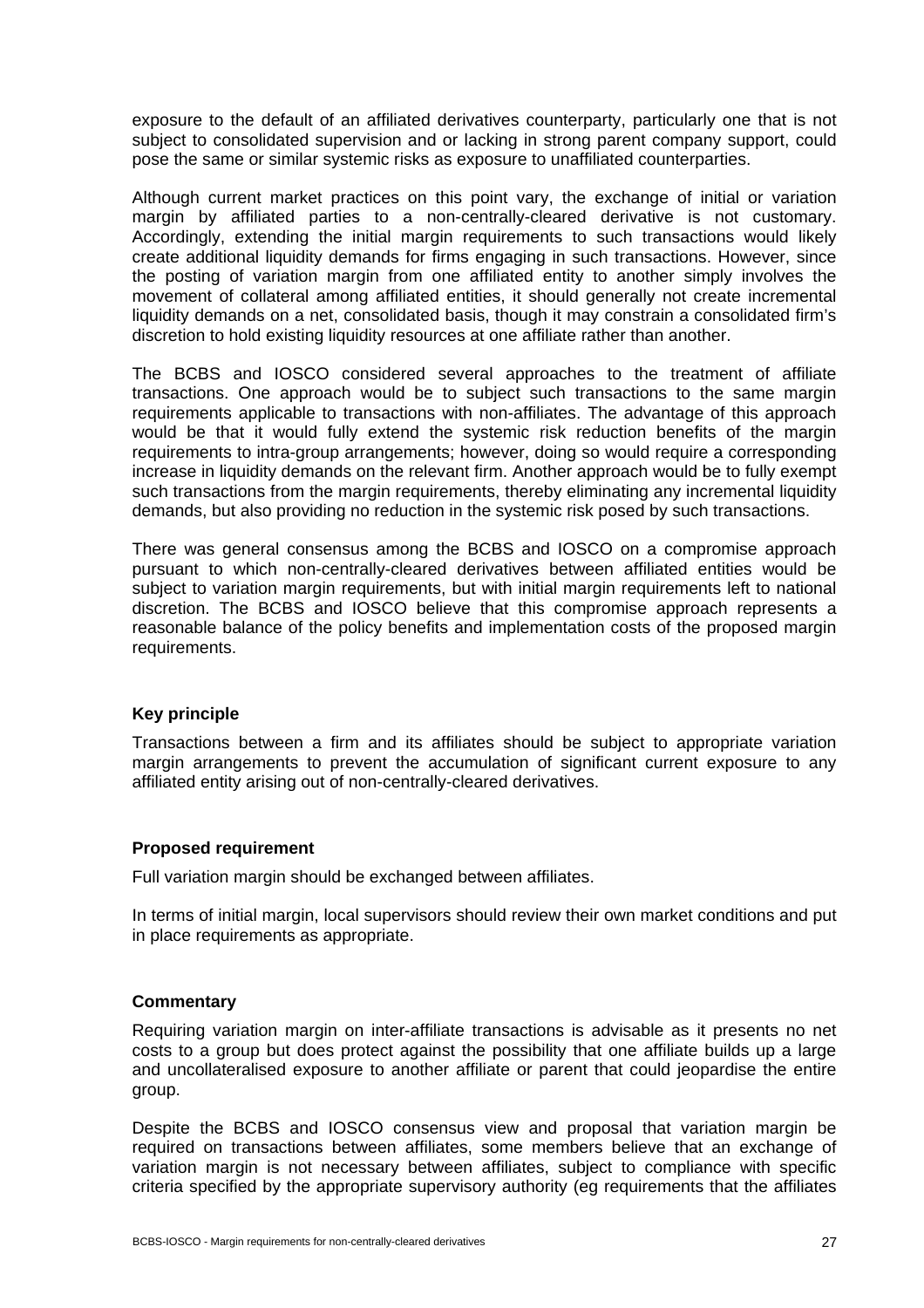share the same appropriate centralised risk evaluation, measurement and control procedures, the affiliates are included in the same consolidation on a full basis, and there is no current or foreseen material practical or legal impediment to the prompt transfer of own funds or repayment of liabilities between the counterparties).

While requiring the posting and the segregation of initial margin in inter-affiliate transactions would likely bring some benefits, it could tie up substantial liquidity within a group. Recognising that such transactions frequently serve risk management or other purposes that are different from non-centrally-cleared derivative transactions with third parties, initial margin requirements (if any) should be established at the discretion of national supervisors consistent with the nature and function of such arrangements within the relevant local market.

The BCBS and IOSCO seek comment on the proposed treatment of transactions with affiliates.

- Q25. Are the proposed requirements with respect to the treatment of non-centrally-cleared derivatives between affiliated entities appropriate? If not, what alternative approach would be preferable, and why? Would giving local supervisors discretion in determining the initial margin requirements for non-centrally-cleared derivatives between affiliated entities result in international inconsistencies that would lead to regulatory arbitrage and unlevel playing field?
- Q26. Should an exchange of variation margin between affiliates within the same national jurisdiction be required? What would be the risk, or other, implications of not requiring such an exchange? Are there any additional benefits or costs to not requiring an exchange of variation margin among affiliates within the same national jurisdiction?

## **Element 7: Interaction of national regimes in cross-border transactions**

#### **Background discussion**

The existing structure of markets for non-centrally-cleared derivatives is global in scope. Key derivatives market participants are often engaged in derivatives activity through a variety of legal entities in different national jurisdictions and frequently deal with counterparties on a cross-border basis. Given the global nature of these markets, and as noted in the Executive Summary, the effectiveness of margin requirements could be undermined if the requirements were not consistent internationally.

Accordingly, the BCBS and IOSCO have considered, as part of the framework for proposed margin requirements, specific approaches to ensuring that implementation of the margin requirements at a national jurisdiction-level is appropriately interactive – that is, that each national jurisdiction's rule is territorially complementary such that (i) regulatory arbitrage opportunities are limited, (ii) a level playing field is maintained, (iii) there is no application of duplicative or conflicting margin requirements to the same transaction or activity, and (iv) there is substantial certainty as to which national jurisdiction's rules apply. When a transaction is subject to two sets of rules (duplicative requirements), the home and the host regulators should endeavour to apply only one set of rules, by recognising the equivalence and comparability of their respective rules.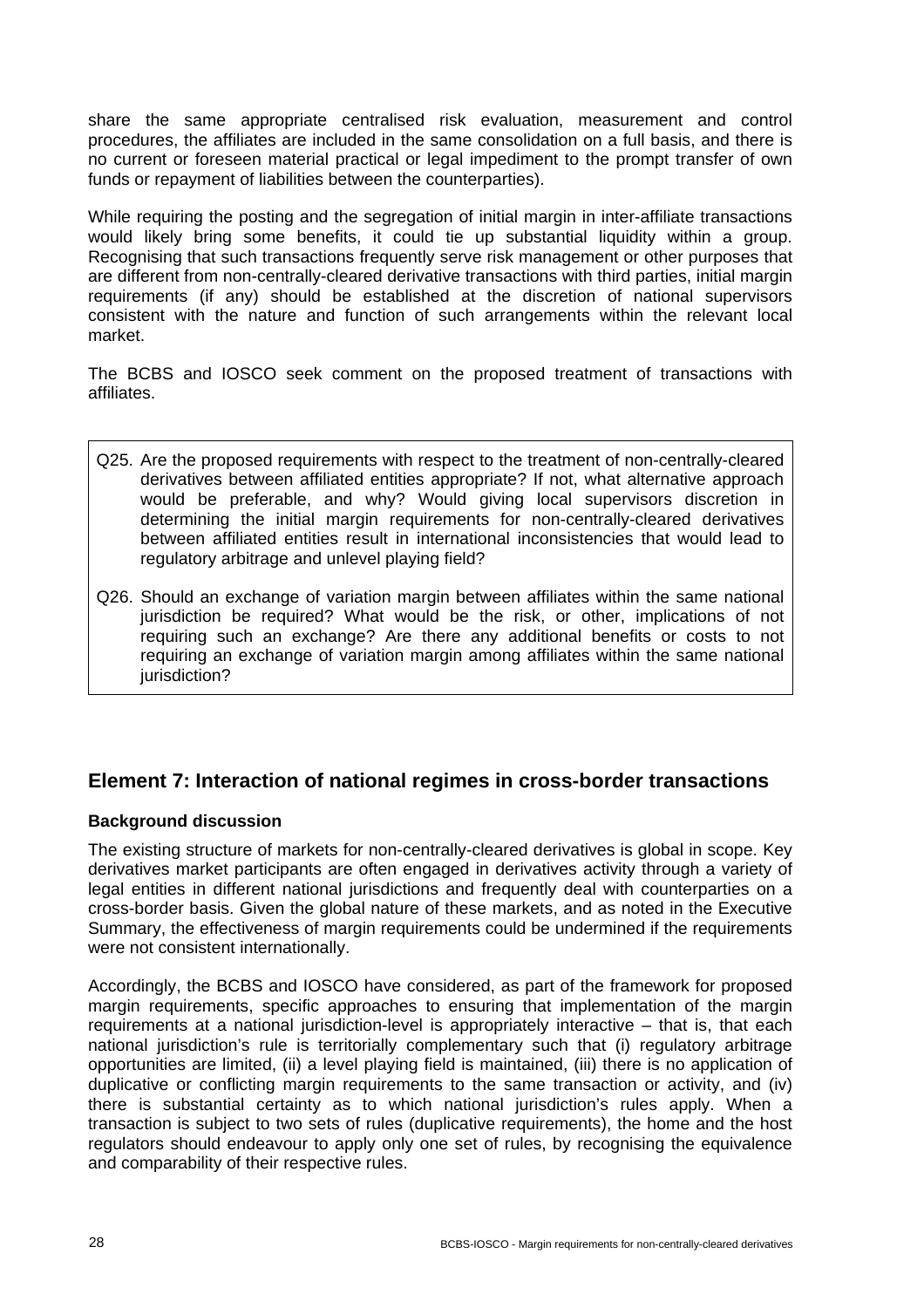#### **Key principle**

Regulatory regimes should interact so as to result in sufficiently consistent and nonduplicative regulatory margin requirements for non-centrally-cleared derivatives across jurisdictions.

#### **Proposed requirement**

The margin requirements in a jurisdiction should be applied to legal entities established in that local jurisdiction, which would include locally established subsidiaries of foreign entities, in relation to the initial and variation margins that they collect. Home-country supervisors should permit a covered entity to comply with the margin requirements of a host-country margin regime with respect to its derivative activities, so long as the home-country supervisor considers the host-country margin regime to be consistent with the proposed margin requirements described in the paper. A branch should be treated as part of the same legal entity as the headquarter, thus subject to the margin requirements of the jurisdiction where the headquarter is established.

#### **Commentary**

The following illustrative examples demonstrate how the proposed requirement is intended to work in the enumerated hypothetical circumstances:

#### *Circumstance 1: US bank enters into derivative with German bank.*

 US bank subject to margin rule of relevant US regulator and German bank subject to margin rule of relevant German regulator.

#### *Circumstance 2: German subsidiary of US bank enter into derivative with German bank.*

 Both German subsidiary of US bank and German bank subject to margin rule of relevant German regulator.

#### *Circumstance 3: UK subsidiary of US bank enters into derivative with UK subsidiary of Swiss bank.*

 Both UK subsidiary of US bank and UK subsidiary of Swiss bank subject to margin rule of relevant UK regulator.

#### *Circumstance 4: UK subsidiary of Swiss bank enters into derivative with US bank.*

 UK subsidiary of Swiss bank subject to margin rule of UK regulator and US bank subject to margin rule of relevant US regulator.

#### *Circumstance 5: Jurisdiction X subsidiary of US bank enters into derivative with German bank where the US regulator considers the margin regime of jurisdiction X to be not consistent with the proposed margin requirements described in the paper.*

 Jurisdiction X subsidiary of US bank subject to margin rule of US regulator and German bank subject to margin rule of relevant German regulator.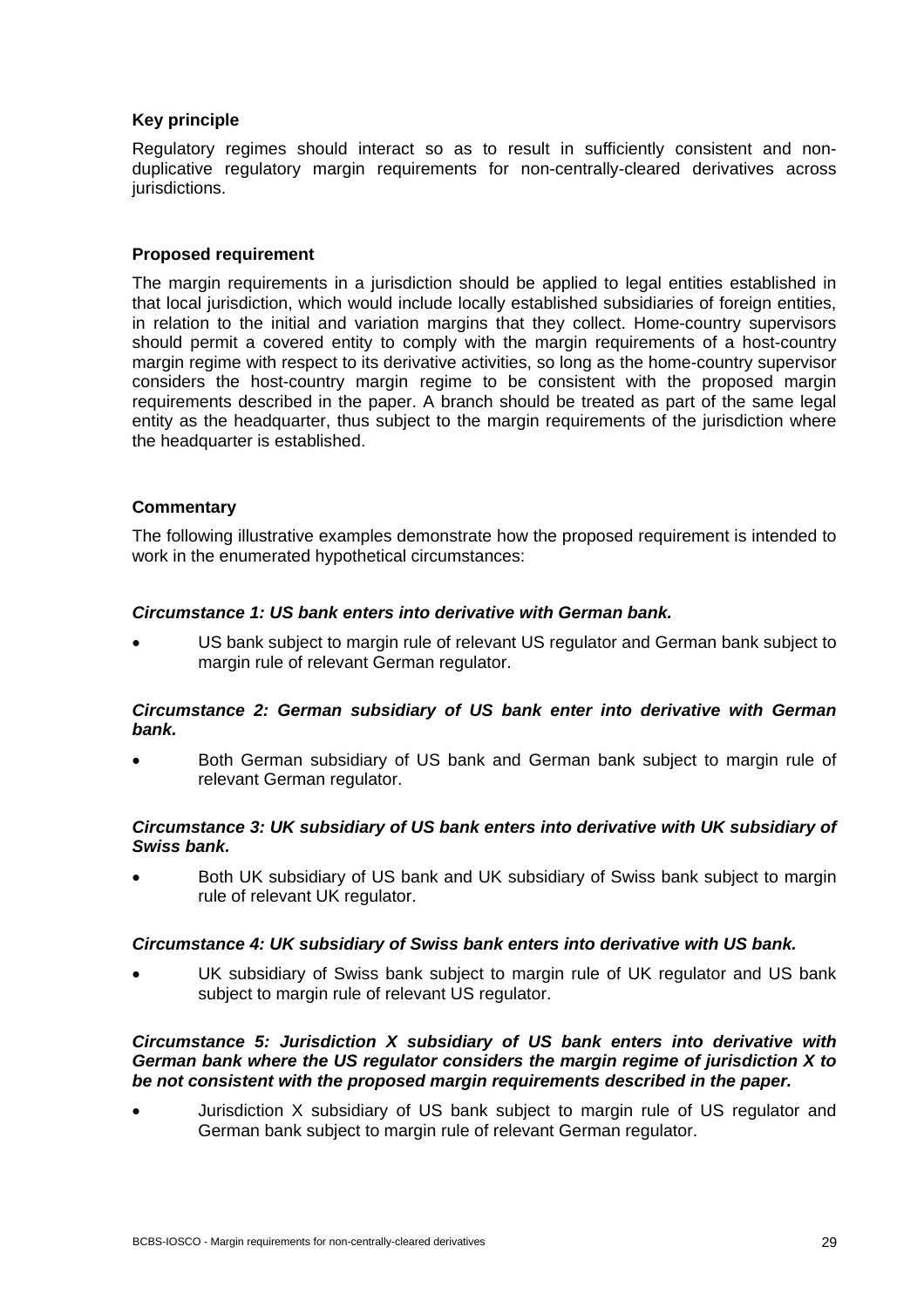In addition, the BCBS and IOSCO propose that branches be treated as part of the same legal entity as the headquarters. As an example, a US branch of a French bank will be treated as a French legal entity in cross border transactions.

Where not all jurisdictions adopt all the proposed margin requirements, conflicts may arise under certain circumstances, including where a home-country supervisor considers a hostcountry's regime to be inconsistent with the margin requirements in this paper and hence require the subsidiary of a group under its supervision to follow the home-country requirements, but at the same time the host-country supervisor requires the same subsidiary to comply with the host-country requirements. In the case of a branch, it is the same legal entity as its headquarter and, as such, the rules of the headquarter's jurisdiction will apply. However, relevant rules of the host jurisdiction where the branch is situated may also have to be observed. Where the rules in the home and host jurisdictions are different, the subsidiary/branch shall observe the more stringent of the two, thereby satisfying both the home-country and the host-country requirements, and resolving any compliance issues. Supervisors should seek to promote and facilitate close cooperation and coordination among supervisors for cross-border implementation of margin requirements.

The BCBS and IOSCO seek comment on the proposed approach to the interaction of national regimes in cross-border transactions.

Q27. Is the proposed approach with respect to the interaction of national regimes in crossborder transactions appropriate? If not, what alternative approach would be preferable, and why?

## **Part C: Impact of margin requirements for non-centrally-cleared derivatives**

The potential benefits of margin requirements must be weighed against their liquidity impact and other costs. There are a number of challenges inherent in attempting to precisely quantify the liquidity impact of the proposed margin requirements, including substantial uncertainty regarding (i) the extent to which certain types of non-centrally-cleared derivatives will move to central clearing in the near future, (ii) the extent to which derivative market participants may change their behaviour in light of new margin requirements, and (iii) the relative interaction of the margin requirements with other prudential regimes applicable to liquidity matters, including the LCR and NSFR. These uncertainties are significant and suggest that precise quantification of the impact of any proposed margin regime is not feasible with existing data and methods.

Notwithstanding the uncertainties associated with estimating the liquidity impact of the proposed margin requirements, based on preliminary analysis, the BCBS and IOSCO believe that the liquidity impact of any variation of the margin requirements contemplated above will be both material and significant. The relative significance of the margin requirement's liquidity impact will depend on several key choices regarding the requirements' ultimate shape, several of which appear most important:

 A choice to adopt a broad scope of applicability (eg universal two-way margin with a low threshold) is likely to significantly increase liquidity impact and overall impact on market function;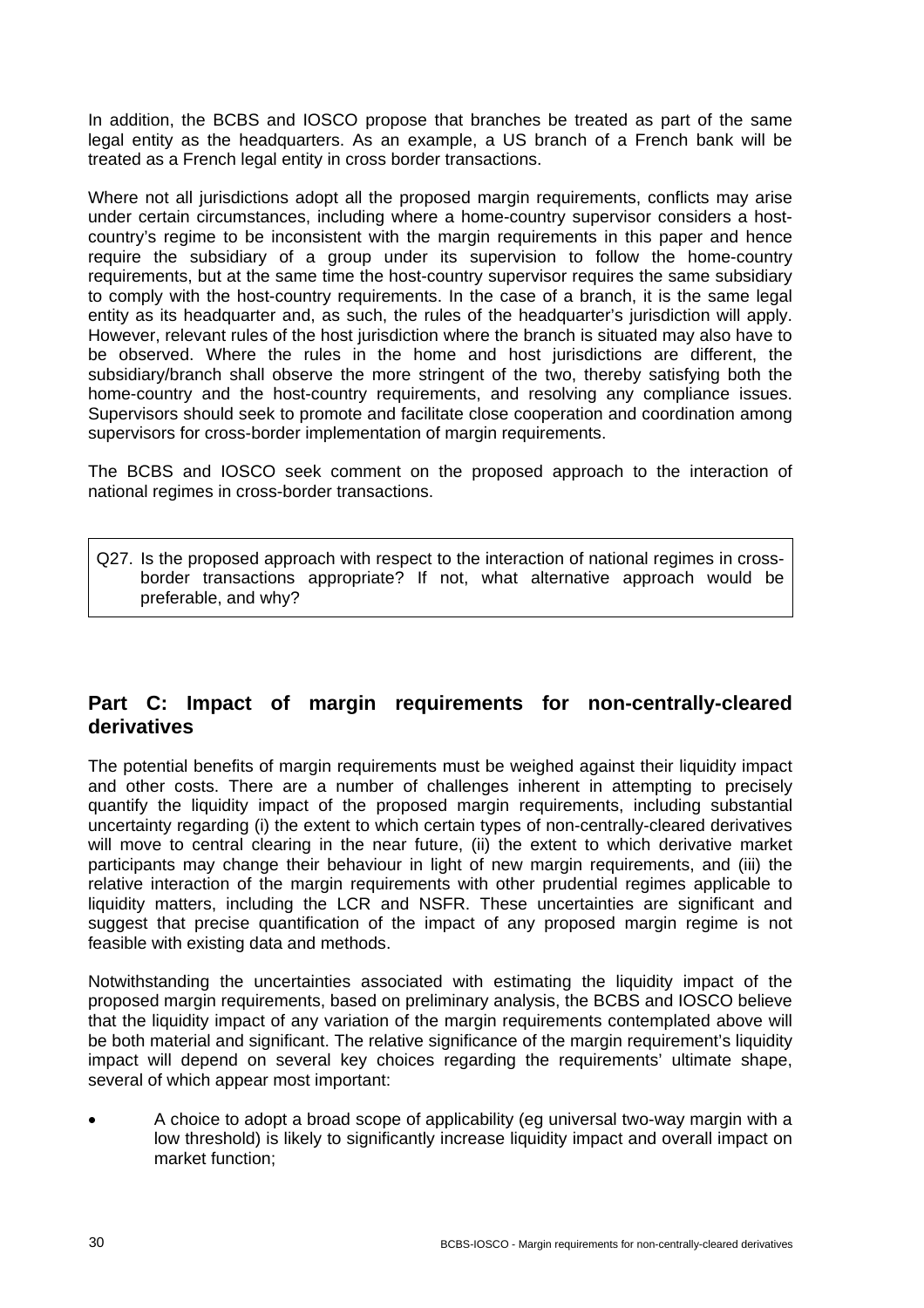- A choice to require the segregation and no re-hypothecation/re-use of initial margin is likely to significantly increase liquidity impact; and
- A choice to exempt certain types of non-centrally-cleared derivatives may significantly decrease liquidity impact and overall impact on market function.

In light of the potential liquidity impact of the proposed margin requirements, the BCBS and IOSCO are conducting a QIS that will seek to better quantify the impact of the proposed margin requirements. The QIS will focus primarily on the liquidity impact arising from the gross exchange and segregation of initial margin on non-centrally-cleared derivatives that are expected to remain in the market over the next several years. The QIS will explore the initial margin requirements associated with the BCBS and IOSCO proposal to require twoway, segregated initial margin as well as the alternative proposals that have been discussed and on which comment has been sought. The QIS will also seek to address the extent to which the types of assets that meet the eligibility criteria that have been proposed are available to satisfy the proposed margin requirements.

Ultimately, the impact of margin requirements on non-centrally-cleared derivatives is complex and may only be fully understood over time with the benefit of hindsight. The BCBS and IOSCO understand that precise quantification of the impact is not feasible but also believe that a targeted survey and analysis of the impact of the proposed requirements on large, internationally active financial institutions with significant non-centrally-cleared derivatives activities will provide incremental information that will be informative and useful for balancing the need to impose margin requirements to reduce systemic risks and promote central clearing against the liquidity costs stemming from these requirements.

The QIS is expected to engage a significant number of primarily internationally active institutions that engage in significant amounts of derivative transactions across a number of national jurisdictions. The QIS will be conducted during the consultation period. The results of the QIS will be considered in conjunction with the received comments in forming a final proposal on margin requirements on non-centrally-cleared derivatives.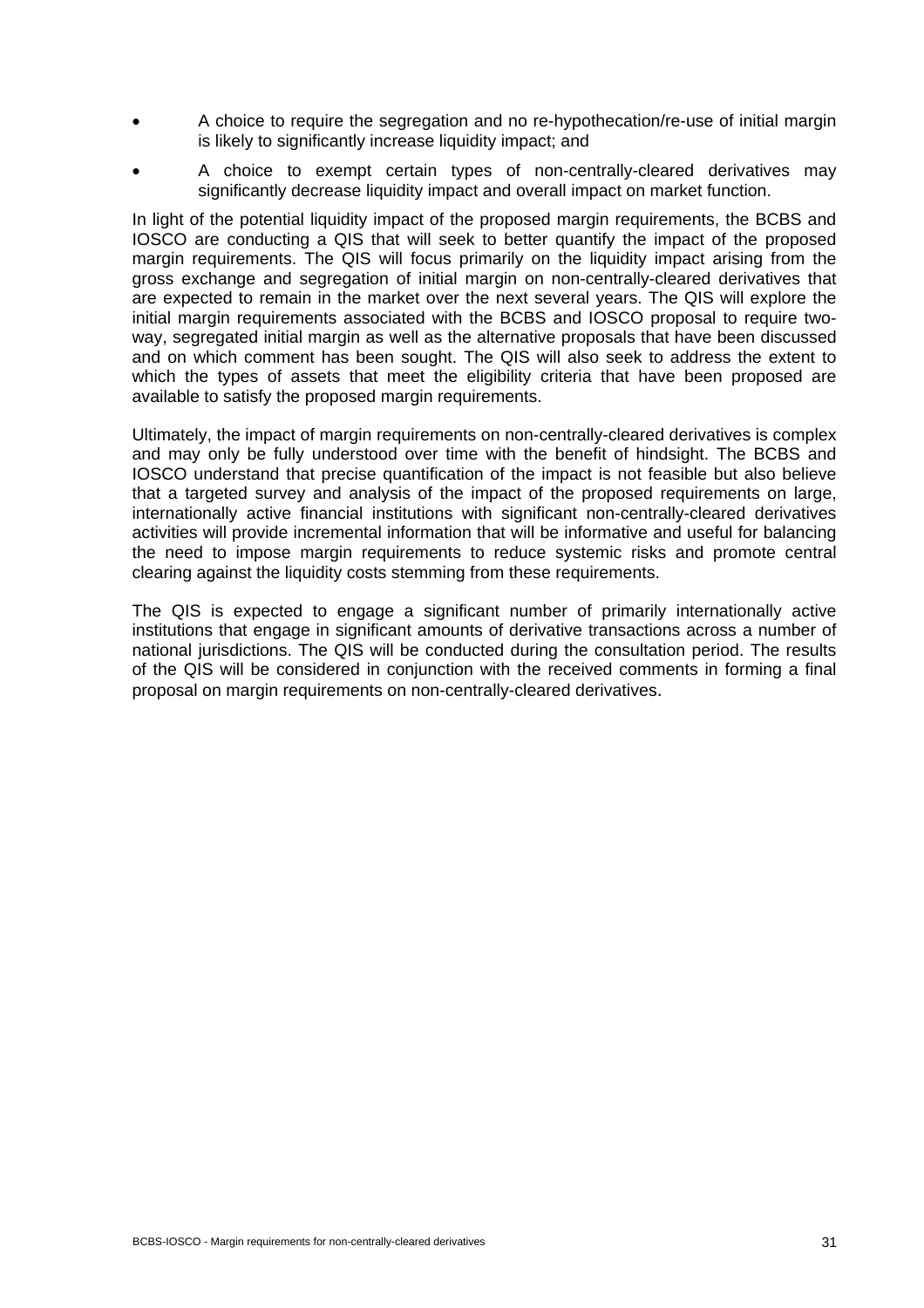# **Appendix A**

# **Proposed Standardised Initial Margin Schedule**

| <b>Asset Class</b>               | Initial Margin Requirement (% of notional exposure) |
|----------------------------------|-----------------------------------------------------|
| Credit: 0-2 year duration        | 2                                                   |
| Credit: 2-5 year duration        | 5                                                   |
| Credit 5+ year duration          | 10                                                  |
| Commodity                        | 15                                                  |
| Equity                           | 15                                                  |
| Foreign Exchange\Currency        | 6                                                   |
| Interest Rate: 0-2 year duration | 1                                                   |
| Interest Rate: 2-5 year duration | 2                                                   |
| Interest Rate: 5+ year duration  | 4                                                   |
| Other                            | 15                                                  |